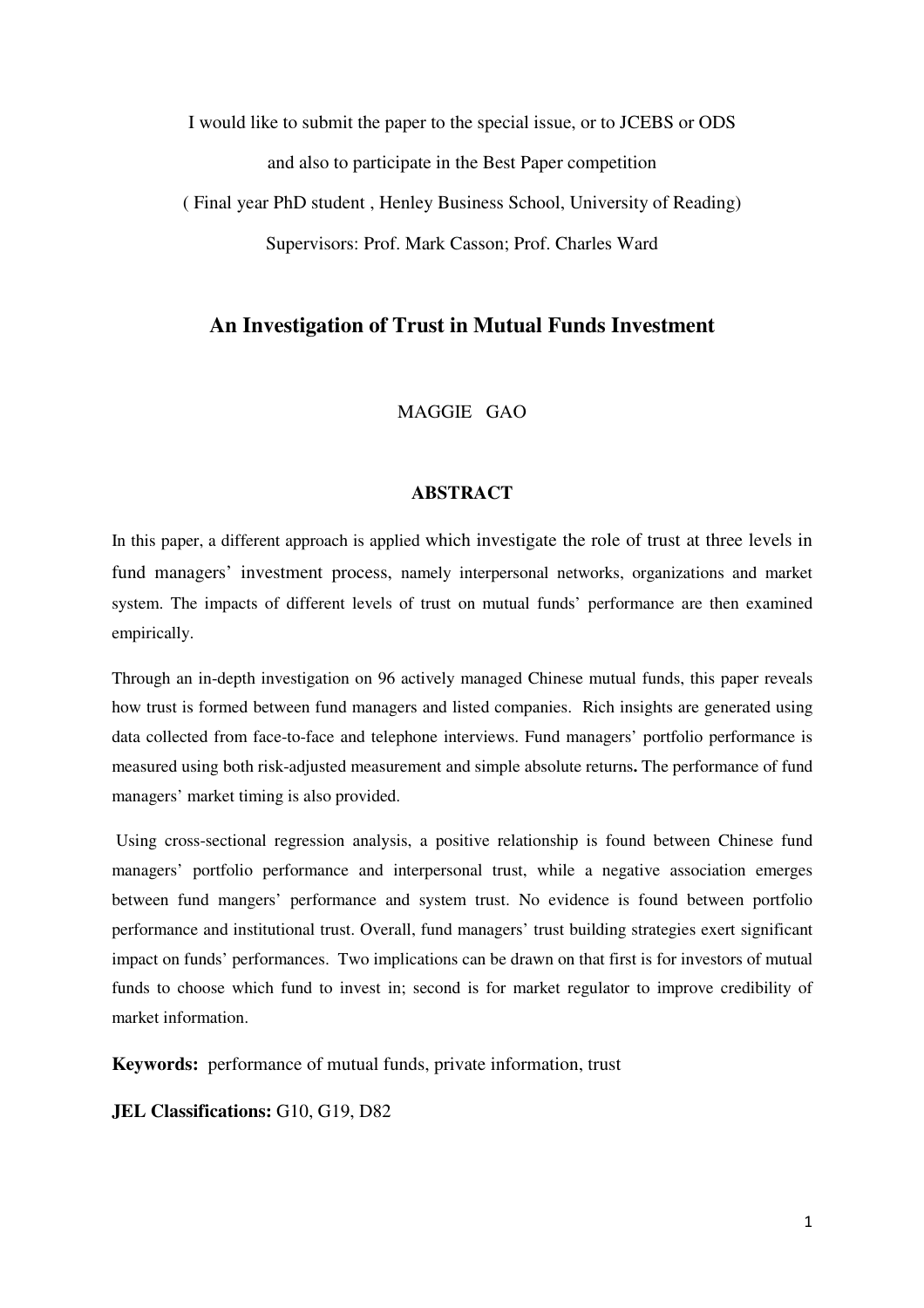## **I. Introduction**

Trust is commonly studies at only interpersonal level by sociologists. However, trust could go beyond interpersonal level. One simple example is this. When you want to make a deposit to a bank, which bank would you choose? Will you choose a bank where one of you friend working in the bank, and you feel your money is safer with him? Will you choose a bank that has a high reputation according to your experience? It is also possible that you want to give it to the branch which is closest to you for convenience. You might only deposits a small amount of money first as you do not have any experience of that branch. The point I try to make here is that impersonal trust between an individual and a formal institution is avoidable in the process of modernization and everyone use it more and more frequently in their daily life. Therefore, it is something that worth to look at it.

In most sociological research, there is a clear line between generalised trust and personalised trust. Some scholars emphasize only the importance of generalised trust, whereas others tend to agree that interpersonal trust is more important. So far, however, there has been little discussion about how generalised trust and personalised trust interact in a society.

Trust studies have been expanded lately by organizational scholars who claim the importance of impersonal trust. Institutional trust and system trust both constitute impersonal trust. In terms of institutional trust, it emphasis institutions alone are objectives of trust. Similar to the creation of interpersonal trust, requires the ability and commitment on both sides. Whether an institution can be trusted depend on its ability and its willingness to do a proper job as well.

To exercise organizational trust requires the protection provided by macro-level legal environment. This is also called system trust. It refers to formal, socially produced macrostructures which can guarantee trust. One would expect that in a country with stronger legislation enforcement the institutions will systematically behaviour more trustworthy than countries with weaker legal enforcement and vice versa.

In any society, the above three levels of trust interact with each other. Therefore studying them simultaneously would provides better insights of the dynamic of trust in a society, and also enable us to find out which level of trust has greater impact on improving institution's performance.

Followed by Casson(1991)'s definition of trust, in this paper trust is defined as "a warranted belief that other agent will provide true information".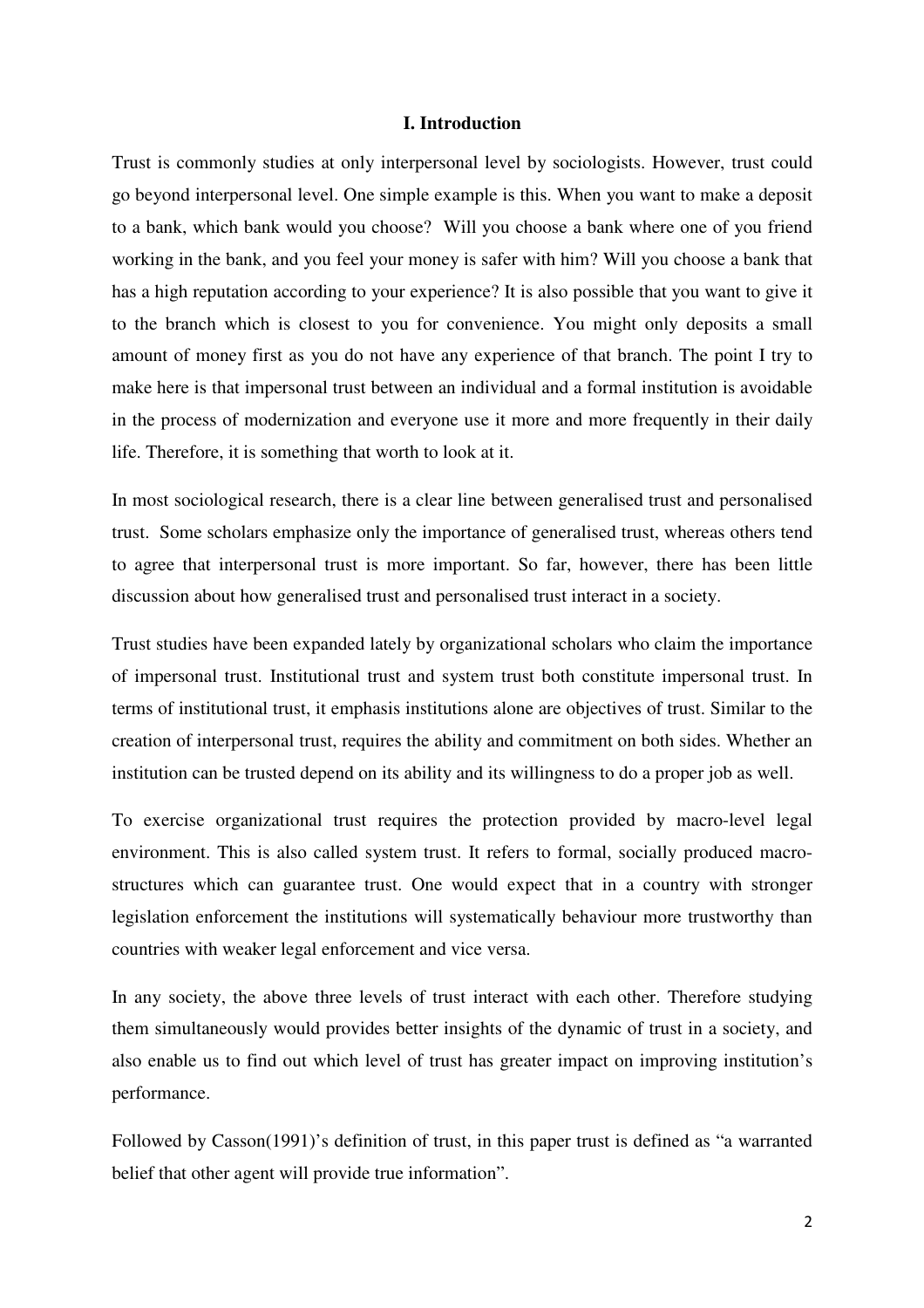The research field is located on the Chinese stock markets. Research question focuses on how a mutual fund manager bridges trust with listed companies. We believe that the pair of the fund manager and the listed company provides the best setting to achieve the research goal. First, stock markets represent the highest form of institutional development. One obvious characteristic of stock markets is the provision of transparency which guaranteed by market regulator. Such transparency implies that shareholder should be able to make investment decision based on the public information that published by listed companies. It is basically the best example that impersonal trust can be tested with. Second, even with the better provision of impersonal trust in stock markets, it is common to see that investors who connected with listed companies usually make better profits for the privileged access to private information.

This research employs data collected from several sources. Trust data was collected from face to face interviews with 96 Chinese actively managed fund managers. Data of funds' NAVs and institutional characteristics all came from annual reports of each fund that published on their companies' website. Additionally, all funds have been manually screened and index funds and fixed income funds were excluded.

Cross-sectional analysis has been employed in this paper. This approach has the disadvantage of requiring data on managers' characteristics and their investment behaviours which leaves it with a much smaller sample than the usual financial paper. However, it has a potential advantage by pooling information across managers together rather than treating each manager separately.

A number of results emerge from the empirical test. First, private information plays an important role to enhance trust between fund managers and listed firms. Second, fund managers access private information by visiting their investment objectives. Third, interpersonal relationship exerts significant impact on funds' performance.

The remainder of the paper is organized as follows. Section II provides a brief literature review. Section III states hypotheses. Section IV provides empirical framework. Section V presents predicted signs. Section VI provides source of data and sampling method. Section VII interprets result. Section VIII states robustness checks. Section X draws conclusions.

## **II. Trust and economic performance: the existing evidence**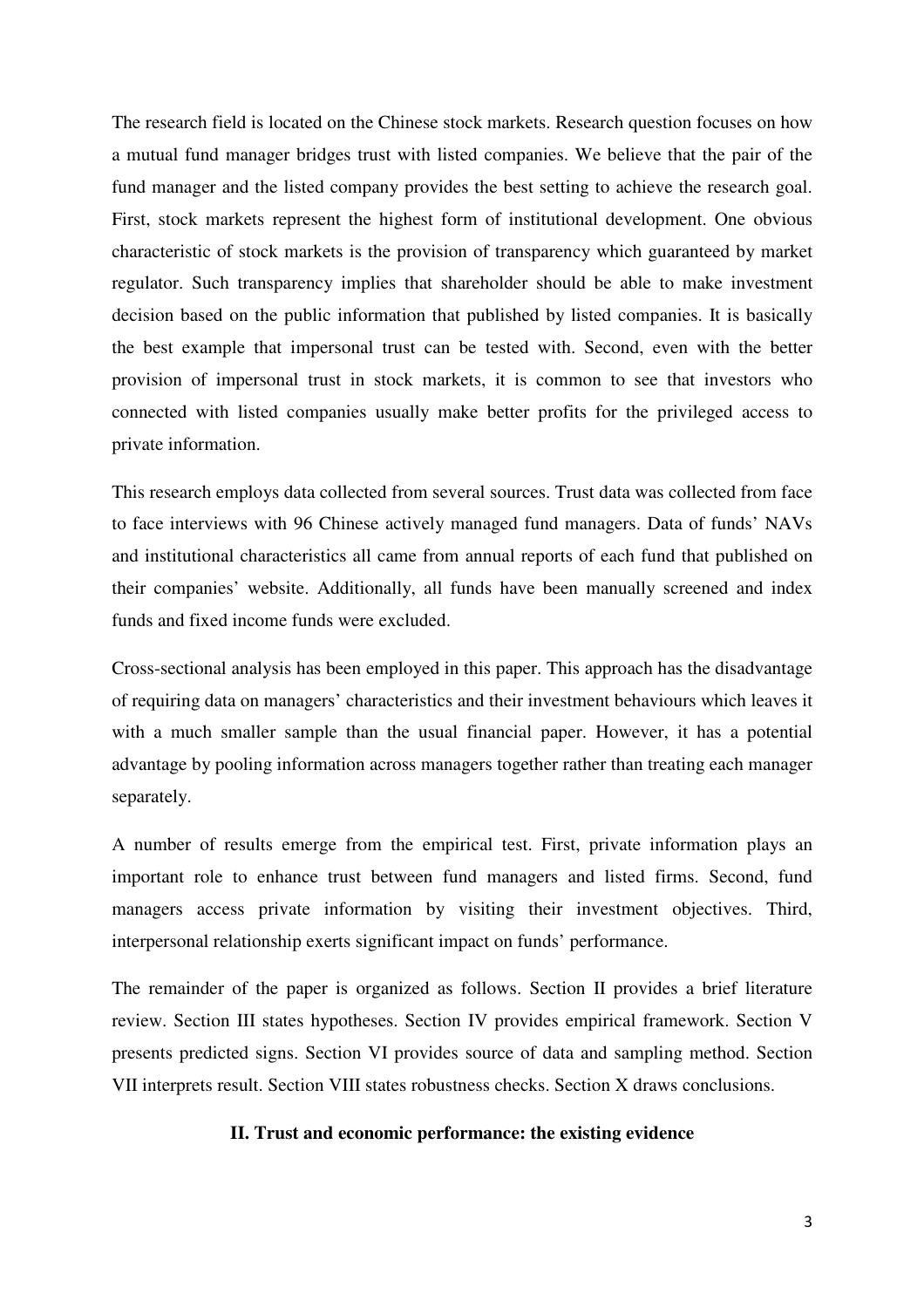Our work links a large body of literature on the portfolio choices and investment performance of mutual fund managers with a growing literature on the role of social trust in economics and finance.

Different indicators have been employed to measure trust variables in past empirical papers. For example, Putnam (1993) measures social capital (which trust is at heart of) with membership of voluntary association as determinant of performance of local government across Italian regions, and concludes that northern Italy's economic success, when compared to southern Italy is a consequence of higher density of voluntary associations among northern people. He concludes that "social capital" improves economic success.

More recently, most empirical works on the impact of trust has employed self-reported trust data which generated from the General Social Survey (GSS) and World Values Survey (WVS). Knack and Keefer (1997) using WVS data find that trust has significant impacts on aggregate economic activity. La Porta, Lopez-de-Silianes, Shleifer, and Vishny (1997) demonstrate that increasing in trust increases judicial efficiency and reduce government corruption, then conclude trust promotes cooperation in large organizations. Evidence has also been provided by Bottazzi, Da Rin and Hellmann (2007) that trust has a significant effect on the likelihood that a venture capitalist invests in a company. Guiso, Sapienza and Zingales (2008) find a positive relationship between generalized trust and stock market participation.

One problem of using such WVS and GSS trust data is that as it only measures generalised trust, it is not able to provide any insight of how such trust is formed, although the positive association between generalized trust and different measures of economic performance are demonstrated.

Recent organizational researches appear to be more meaningful in terms of applying specific trust to explain the impact of trust on institutional performance and the importance of trust. Empirically, institutional trust has been found to enhance organizational performance in a number of ways. One empirical research conducted by Sako (1998) evidences that trust is associated with supplier performance particularly in just-in-time delivery and continuous improvement. A set of questionnaire-based survey data of first-tier automotive suppliers in USA, Japan, Britain and Germany is employed.

In financial market, trust has also been approved empirically that has direct positive impact on institutions' financial performance. Uzzi (1999) investigates the relationship between bankers and MSE owners. He presents evidence that small business owners who own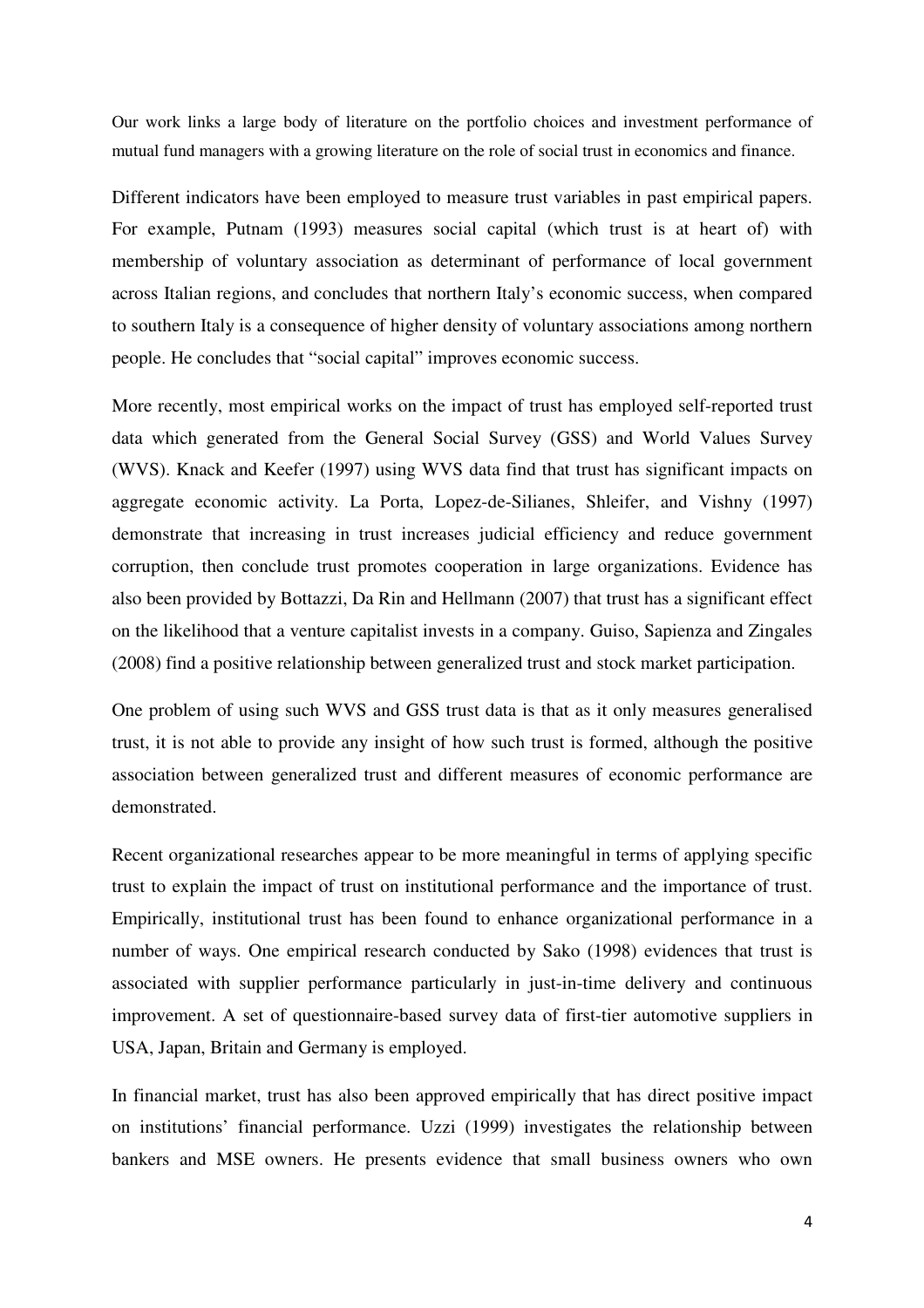embedded ties with banks are more likely to get loans and to receive lower interest rates on loans. Cohen (2008) uncovers that mutual fund managers usually invest a larger amount of his asset into listed companies which he is connected with. Using the data shows the corporate board members who shared a common educational history with fund managers, he further evidenced that fund managers' investment in connected stocks outperform the investment in non-connected stocks by 8.4% per year.

However, among the above researches, they either study trust between individual and individual (interpersonal), or between institution and institution (inter-organizational). The study of trust between individuals and formal institutions is rare. Therefore, there is a gap need be filled, which is trust between individual within an institution and another formal institution which excludes MSEs. For example, when a mutual fund manager evaluates a listed company, where does his trust in this company lie on? Will his trust come from public information issued by the company and regulated by the authority? Will his trust simply come from an insider who he connected with, or come from his effort and time spent on communication with that company? These questions are this paper's core interests and we provide an empirical research to answer the above questions.

# III.Hypotheses

Based on the discussion above, we draw testable hypotheses regarding the impact of different types of trust on fund managers' portfolio performance and market timing.

## *Interpersonal Trust vs. Institutional Trust*

**H1:** Fund managers who incorporate more with interpersonal relations have better selective performances and inferior timing performance.

**H2:** Fund managers who place more emphasis on institutional arrangements have better selective performances but no worse timing performance.

## *System Trust*

H3: The weight that fund managers rely on public information negatively relates to funds' selective performance, but no worse timing performances.

## *Interaction*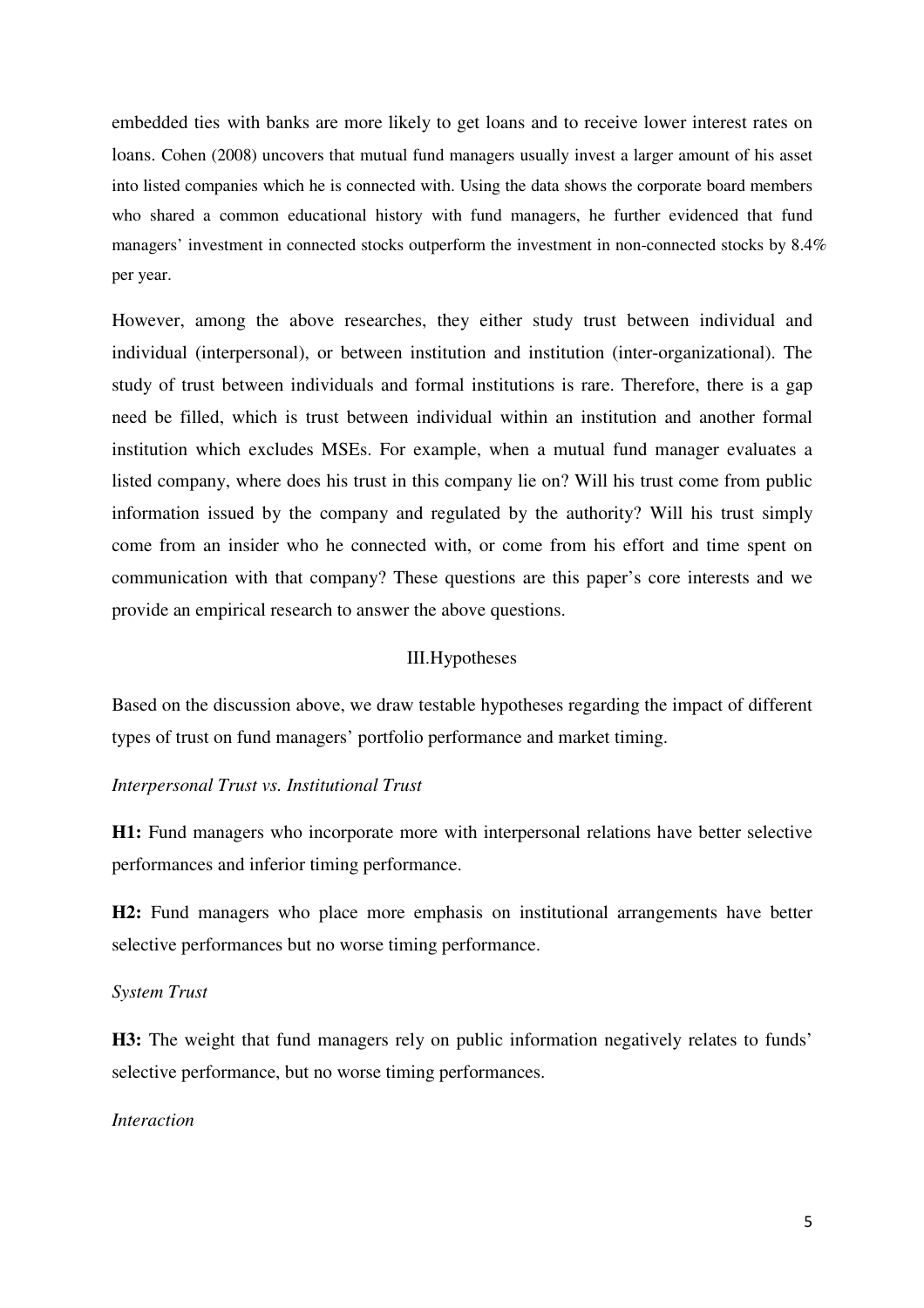**H4:** The frequency of visiting to listed firms will be positively related to a fund manager's selective performance and will be unrelated to his timing performance.

### *Culture*

**H6:** Funds which are located in the north area of China have better performance than the ones located in the south area.

*Personal characteristics of fund managers* 

**H7:** Older fund managers perform better than younger fund managers.

## **IV.Empirical framework**

Fixed effects cross-section regression is used to analyze the impact of different types of trust on fund managers' portfolio performance under three different measures.

The first step of methodology design is to examine the performances of portfolios. Both riskadjusted measures and none risk-adjusted measures are employed. First, Jensen's  $\alpha$  is calculated as funds' risk-adjusted performance using the Shanghai Stock Market composite index as benchmark. Second, we also measured the absolute returns of portfolios without comparing to a benchmark. It is measured as three years' average of total amount of capital gain from equity investment and dividend received over the amount of equity investment in that year from 2004 to 2006. Third, standard deviation of Cash holding position for each portfolio from 2004 to 2006 is applied as an alternative measure of market timing in this thesis.

Next, three models are then constructed with the above three different dependent variables and a same group of explanatory variables. The three dependent variables are JENSEN, ABSTKRTN, and CASHSTDEV, respectively.

 $r_{ij} = \alpha_0 + \alpha_1$  intplt  $_i + \alpha_2$  inst  $_i + \alpha_3$  syst  $_i + \alpha_4$  visittotal  $_i + \alpha_5$  visitsmall  $_i +$ 

 $\alpha_{6}$  socializefirms  $_i$  +  $\alpha_{7}$  type  $_i$  +  $\alpha_{8}$  style  $_i$  +  $\alpha_{9}$  location  $_i$  +  $\alpha_{10}$  sizetotal  $_i$  +  $\alpha_{11}$  averagesize  $_i$  +  $\alpha_{12}$ 

MGRAGE  $_i + \alpha_{13}$  GENDER  $_i + u_i$ (1)

j= JENSEN, ABSTKRTN, CASHSTDEV, respectively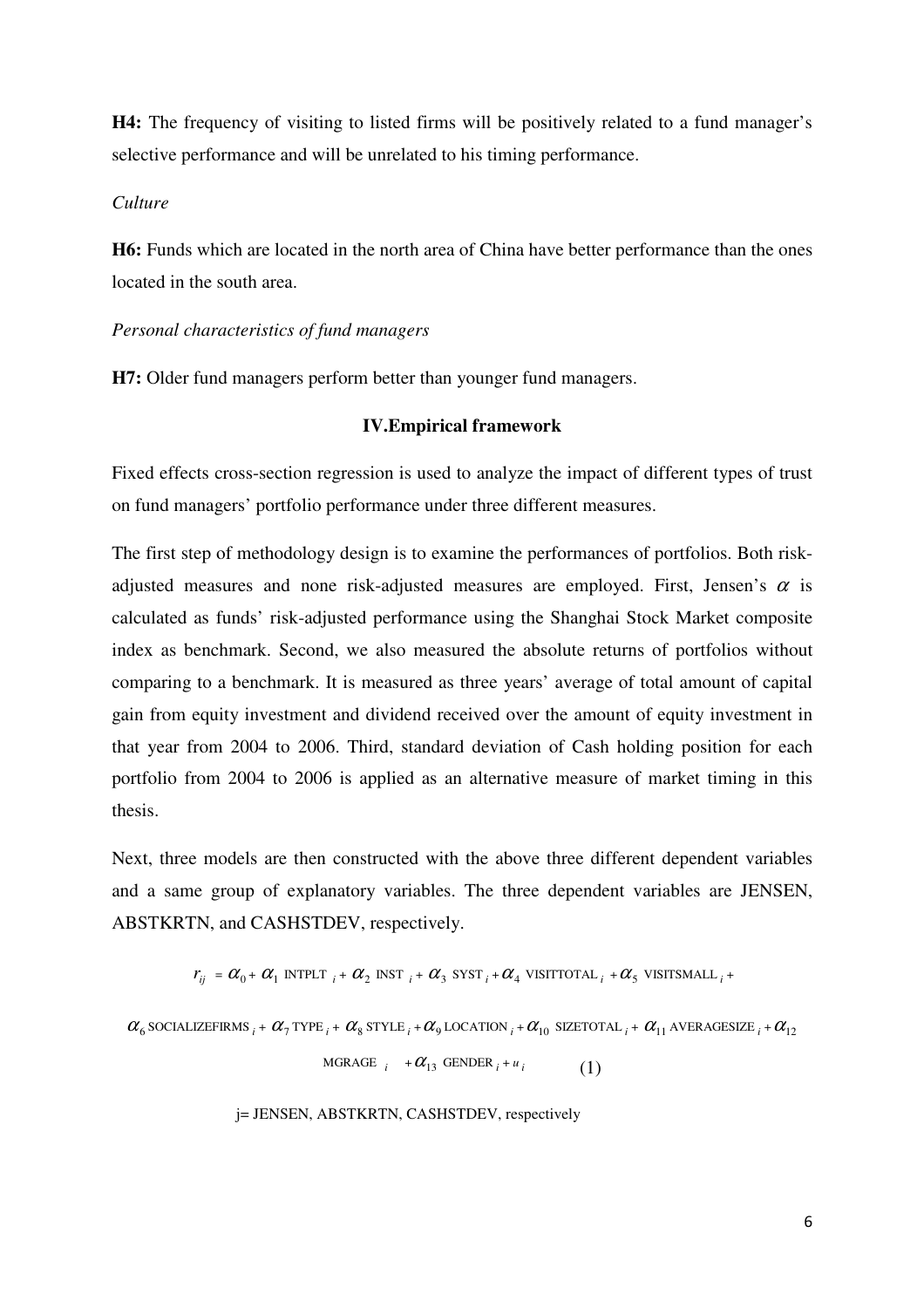## **Dependent variables**

*1. Jensen's measurement* 

$$
\mathbf{R}_{it} - \mathbf{R}_{ft} = \alpha_i + \beta_i [\mathbf{R}_{mt} - \mathbf{R}_{ft}] + u_{it}
$$
 (2)

where  $R_i$  is monthly return of fund *i* at time *t*,

 $R<sub>mt</sub>$  is monthly return of market benchmark at time t,

 $R_{\hat{f}}$  is monthly risk free rate.

 $u_{it}$  is random errors which have zero mean and should be serially independent<sup>1</sup>.

*2. Simple absolute return of equity investment* 

$$
R_i = \left(\sum_{i} \frac{CapitalGain_i + Dividend_i}{Investment in Equity_i}\right) / 3
$$
 (3)

where  $i = 1, 2, ... 100$ 

t =2004, 2005, 2006 respectively

*3. Timing* 

 $\overline{\phantom{0}}$ 

$$
CASHSTDEF_{i_t} = \sqrt{\frac{1}{2} \left( \sum_{t=2004}^{2006} (X_{it} - X_{it}^{-})^2 \right)}
$$
(4)

where  $X_i$  = Amount of cash holding at year  $t / Total$  net asset at year  $t$ 

$$
t = 2004, 2005, 2006
$$
  

$$
i = 1, 2, ..., 96
$$
  

$$
\bar{X}_{ii} = \frac{1}{3} \sum_{i} X_{ii},
$$
 (5)

<sup>&</sup>lt;sup>1</sup> According to Jensen (1986, page 394) If  $u<sub>i</sub>$  were not serially independent the manager could increase his return even more by taking account of the information contained in the serial dependence and would therefore eliminate it.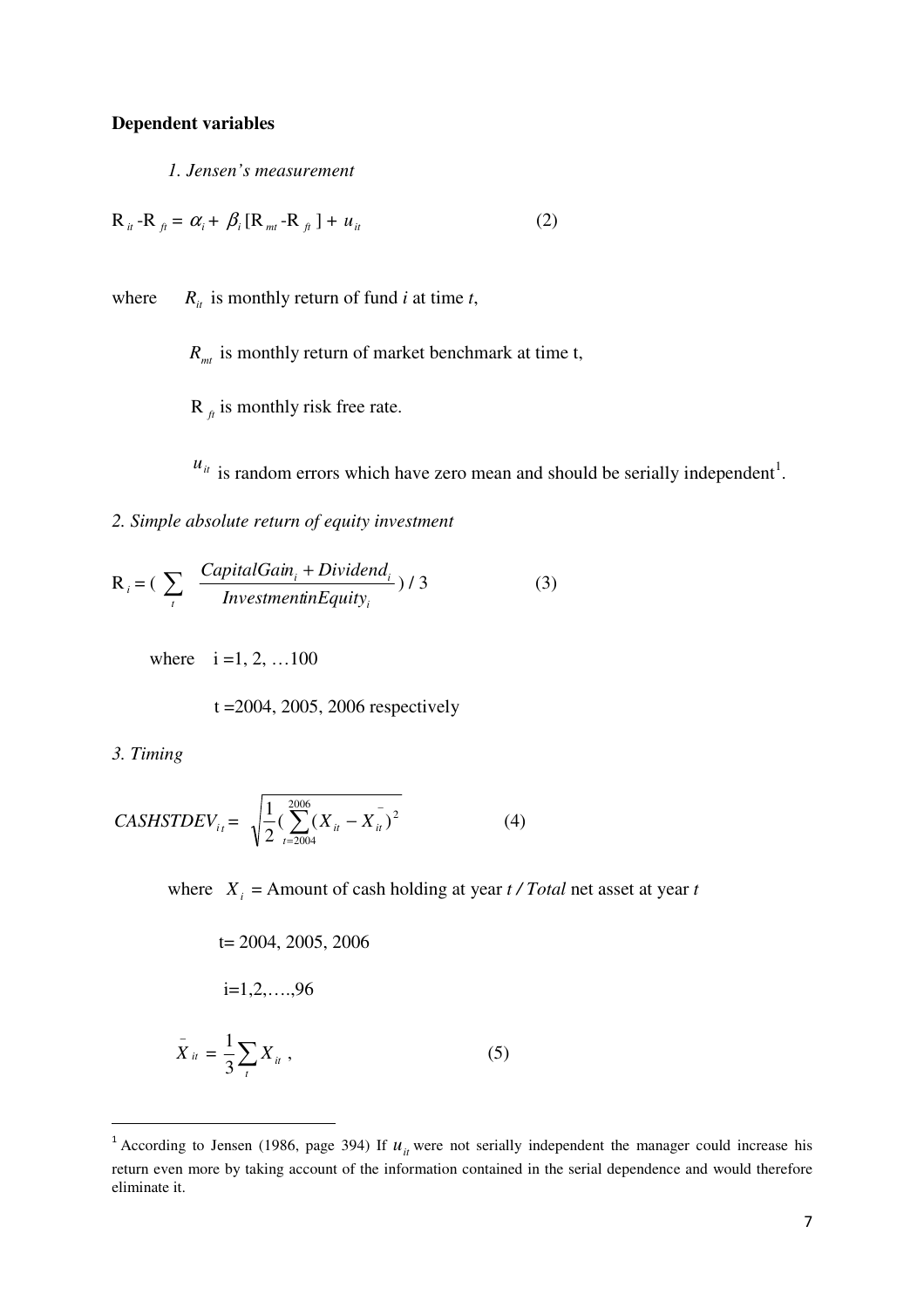where  $t = 2004, 2005, 2006$ 

 $i=1,2,....96$ 

# **Explanatory variables**

First, we include three variables which might be able to explain fund managers' performance. Consistent with previous studies, we construct two aggregated trust variables, such as INTPLT and INST as the average of the sum of sub-measures that are reflections of single unidimensional trust. The components of aggregated interpersonal trust (INTPLT) are: VISITFRI, INSIDERINF, VISITLONG and HIGHTRUST. The components of aggregated institutional trust (INST) are: OWNERSHIP, PROFESSIONAL, REPUTATION, OPENNESS and LEADERSHIP. Details about these componential variables can be seen in appendix.

Second, to capture the importance of interaction between fund managers and listed companies, we consider the frequency of fund managers' site visit, whether they socialized with listed firms and whether they prefer to visit small listed firms.

In addition to the above trust variables and trust related variables, we also include a number of control variables in our empirical specifications. We include type which indicates whether the fund is an open-end fund or closed-end fund; style which indicates whether the fund is growth fund or balance fund; size of a fund and of a fund family; and location which differentiate whether the fund is headquartered in the north or the south area of mainland China. We also include age and gender of fund managers in our regression models to control their impact on performance.

# **V. Predicted signs**

# **Table1: Predicted sign**

|                                 | Risk-adjusted portfolio                     | Absolute return of    | <b>Timing</b>                                             |
|---------------------------------|---------------------------------------------|-----------------------|-----------------------------------------------------------|
|                                 | performance (predicted<br>sign/actual sign) | portfolio performance | (predicted sign/actual sign) (predicted sign/actual sign) |
| <b>Characteristics of Funds</b> |                                             |                       |                                                           |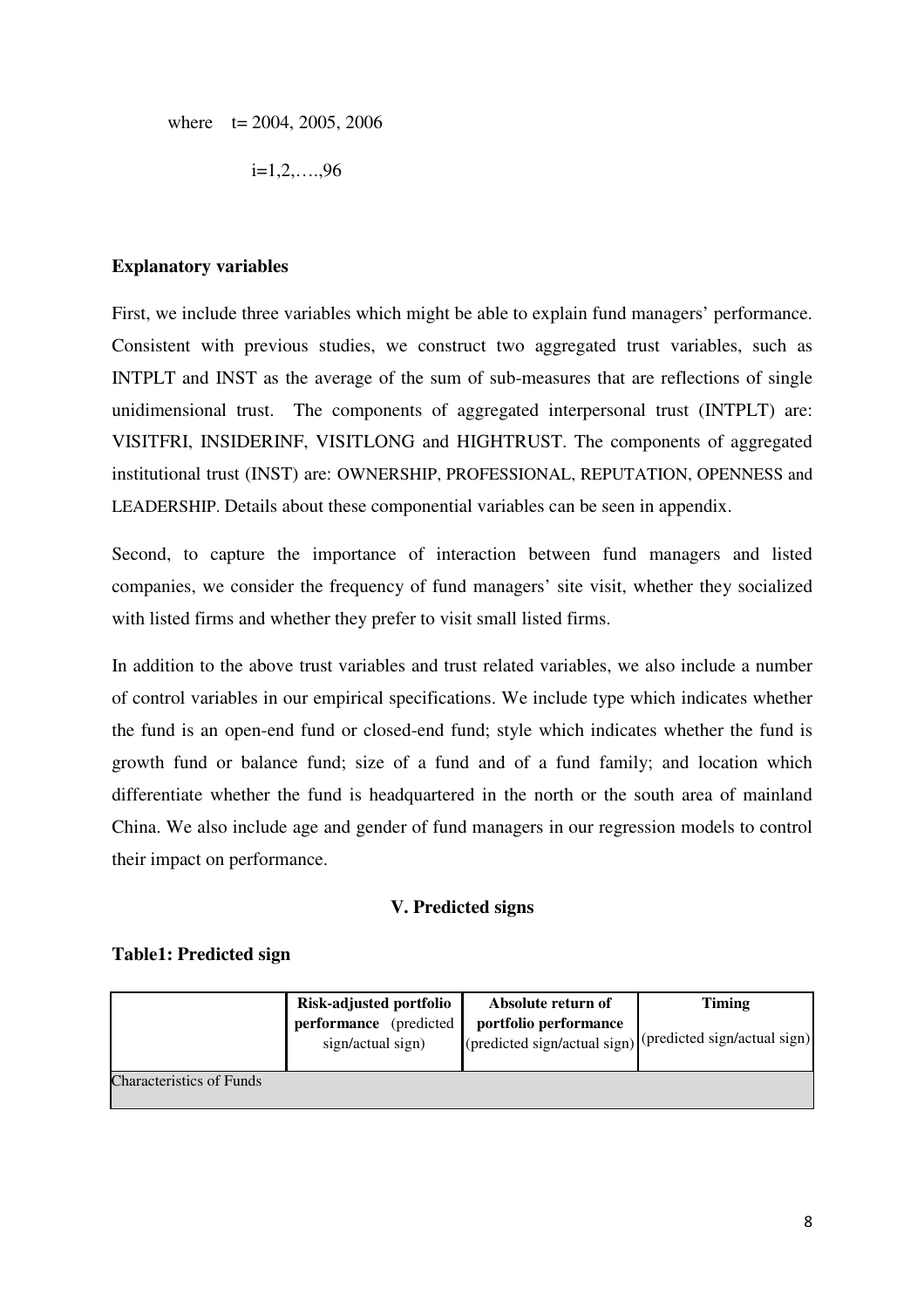| TYPE (open= $1$ , close= $0$ ) | $+$                      | $+$            |           |  |  |
|--------------------------------|--------------------------|----------------|-----------|--|--|
| <b>STYLE</b>                   | $\pm$                    | +              | $^{+}$    |  |  |
| <b>LOCATION</b>                | $\pmb{+}$                | +              | $\pm$     |  |  |
| <b>SIZETOTAL</b>               | $\pm$                    | $\mathrm{+}$   | $\pm$     |  |  |
| <b>AVERAGESIZE</b>             |                          |                |           |  |  |
| <b>Process Trust</b>           |                          |                |           |  |  |
| <b>VISITTOTAL</b>              | $\ddot{}$                | $\ddot{}$      |           |  |  |
| <b>VISITSMALL</b>              | $\pmb{+}$                | $\mathrm{+}$   |           |  |  |
| <b>SOCIALIZFIRM</b>            | $\ddot{}$                | $\ddot{}$      |           |  |  |
| <b>Interpersonal Trust</b>     |                          |                |           |  |  |
| <b>INTPLT</b>                  | $+$                      | $+$            | ٠         |  |  |
| Organizational                 |                          |                |           |  |  |
| <b>INST</b>                    | $+$                      | $+$            |           |  |  |
| System Trust                   |                          |                |           |  |  |
| <b>SYST</b>                    | $\overline{\phantom{0}}$ | $\blacksquare$ | $\ddot{}$ |  |  |
| <b>Characteristics of Fund</b> |                          |                |           |  |  |
| <b>Managers</b>                |                          |                |           |  |  |
| <b>GENDER</b>                  | $+$                      | $+$            | $+$       |  |  |
| <b>MNRAGE</b>                  | $\ddot{}$                | $+$            | $\ddot{}$ |  |  |
|                                |                          |                |           |  |  |

# **VI.Data**

To test the hypotheses in the previous section, we use a dataset based on questionnaire-based survey that was collected between 2006 and 2008. Data of funds' NAVs and institutional characteristics is collected from annual reports of each fund which was published on their companies' website. Criteria for selecting the sample funds are: equity fund that has been established since  $1<sup>st</sup>$ , January, 2004.

## *Questionnaire-based survey*

In total 96 interviews were conducted during 2006 to 2008. Principally I interviewed 'Fund Managers', those who make portfolio invest decisions and interface with listed firms. I also interviewed 10 general managers and financial researchers to understand and cross-examine the view of other types of personnel who also play an important role in mutual funds' investment activities. I focused on "fund managers" because they make the judgment as to whether to invest in a particular listed firm and consequently can reveal how the relationship between fund managers and listed firms affect their funds performances.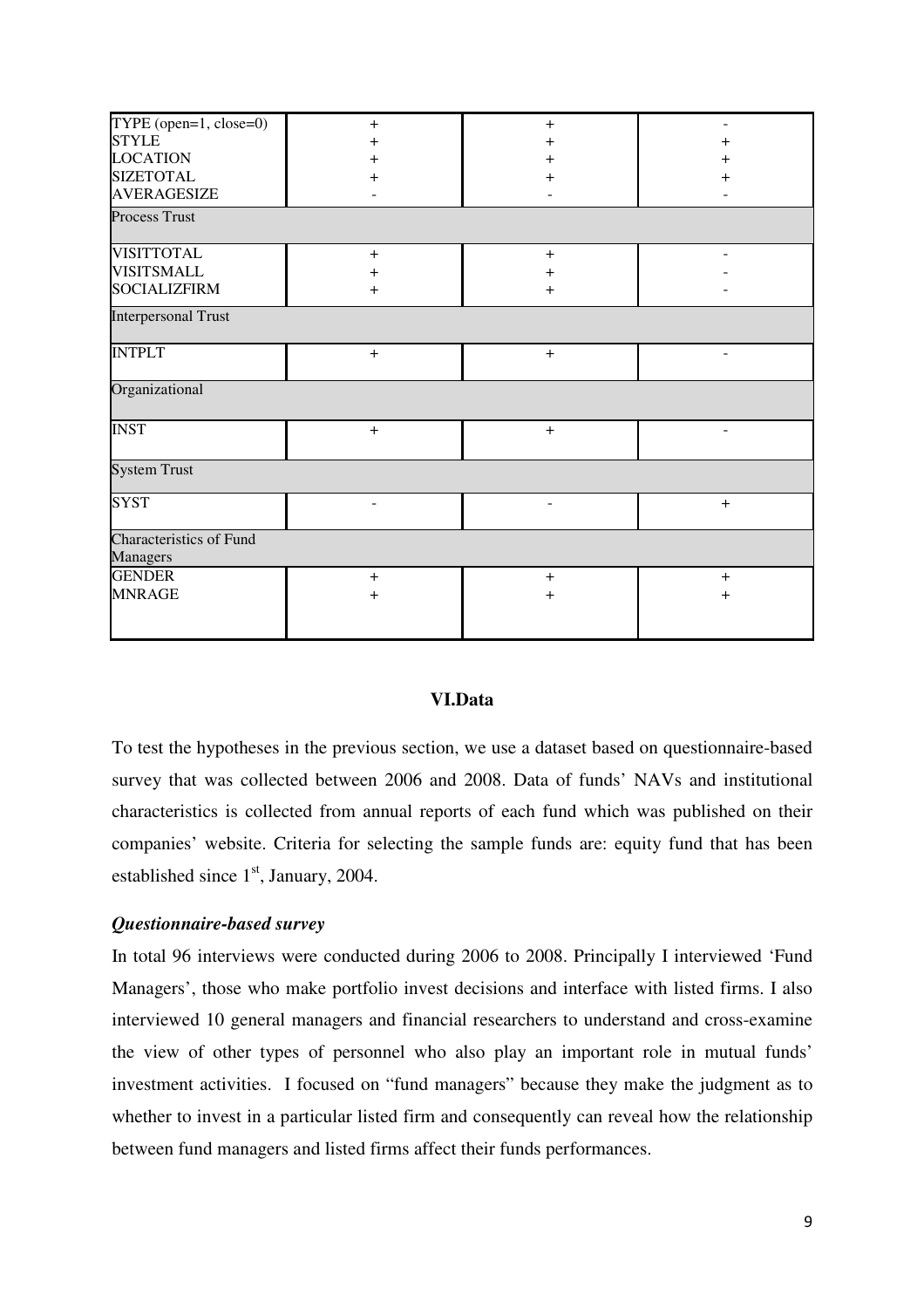|  |  |  | <b>Table2: Profile of interviewees</b> |
|--|--|--|----------------------------------------|
|--|--|--|----------------------------------------|

|        | Characteristics of fund managers |    | Total |  |
|--------|----------------------------------|----|-------|--|
|        | Male                             | 90 |       |  |
| Gender | Female                           | 6  | 96    |  |
|        | <30 years old                    | 7  |       |  |
| Age    | 30-40 years old                  | 76 | 96    |  |
|        | >40 years old                    | 13 |       |  |

# *Snowball sampling*

Interviewees' names were obtained from each fund's annual financial report. I used my personal contacts to set up initial interviews, and then a 'snowball' method has been applied to get access to more interviewees.

Most interviews were held during 2006-2007 in the three main cities where 99% fund companies are headquartered, namely Beijing, Shanghai and Shenzhen. The interviews were conducted either face to face or via the telephone. Further follow-up interviews were conducted when I was programme coordinator of Chinese senior fund managers' training programme at the ICMA centre during the summer of 2007 and 2008. With the population of active fund managers is about 300 by the time we conducted interview, we have covered about 1/3 of population.

## **VII.Results**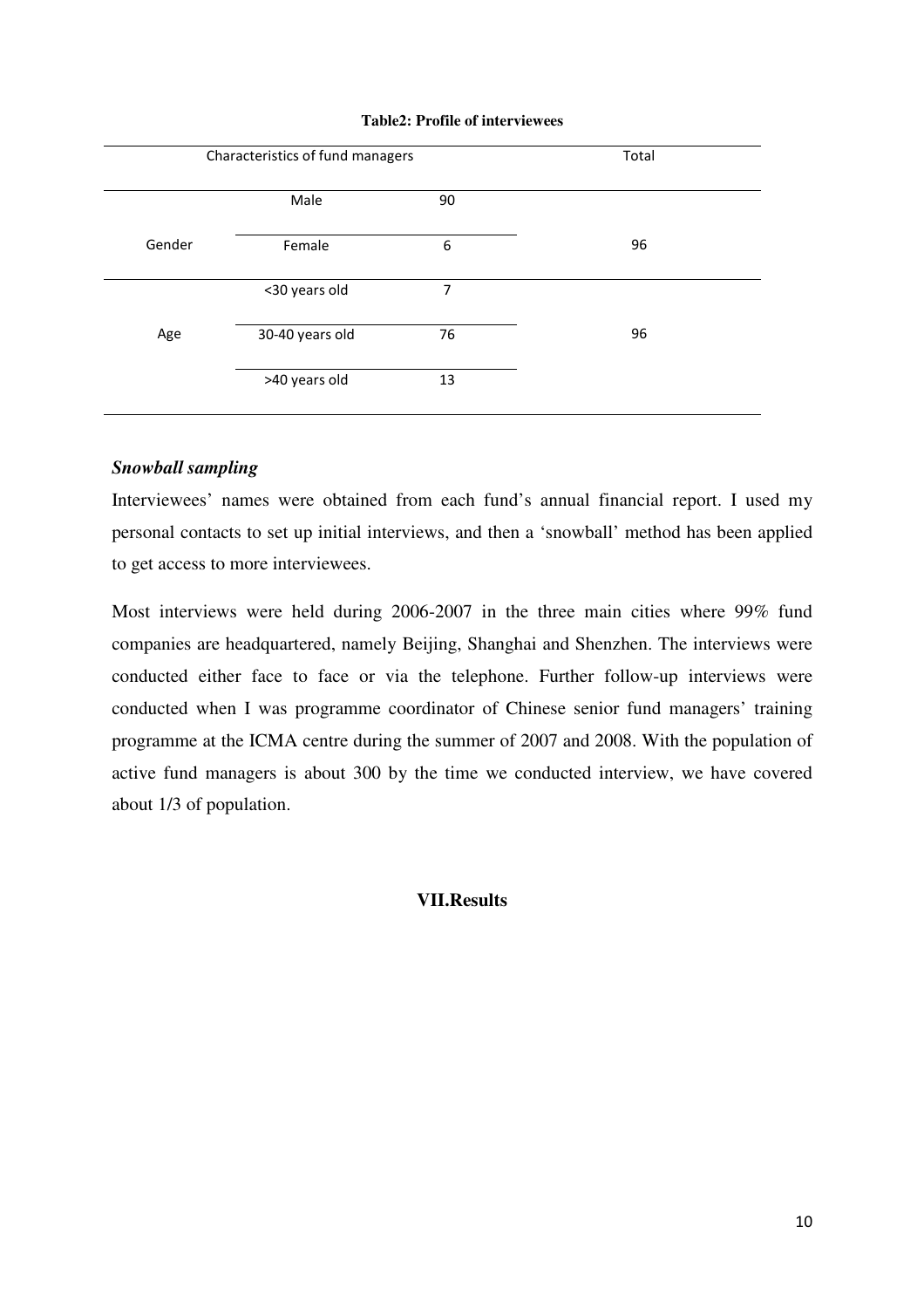# **Table 3: regression results**

|                        | <b>JENSEN</b> | <b>ABSTKRTN</b> | <b>CASHSTDEV</b> |
|------------------------|---------------|-----------------|------------------|
|                        | (Model 1)     | (Model2)        | (Model3)         |
| <b>CONSTANT</b>        | $-0.378$      | $-0.036$        | $-0.036$         |
|                        | (0.45)        | (0.188)         | (0.419)          |
| <b>TYPE</b>            | 0.03          | 0.112           | $-0.082$         |
|                        | (0.069)       | $(0.026)$ ***   | (0.058)          |
| <b>STYLE</b>           | $-0.004$      | 0.031           | 0.073            |
|                        | (0.063)       | (0.024)         | (0.053)          |
| <b>LOCATION</b>        | $-0.016$      | $-0.017$        | 0.036            |
|                        | (0.063)       | (0.024)         | (0.053)          |
| SIZETOTAL              | 0.003         | 0.005           | $-0.001$         |
|                        | $(0.001)$ *** | (0.000)         | (0.001)          |
| <b>AVERAGESIZE</b>     | $-0.006$      | $-0.003$        | $-0.003$         |
|                        | $(0.002)$ **  | $(0.001)$ ***   | (0.002)          |
| <b>VISITTOTAL</b>      | 0.003         | 0.000           | $-0.001$         |
|                        | $(0.001)$ **  | (0.000)         | $(0.001)$ **     |
| VISITSMALL             | 0.017         | $-0.012$        | $-0.065$         |
|                        | (0.064)       | (0.024)         | (0.054)          |
| <b>SOCIALIZEFIRM</b>   | $-0.007$      | 0.021           | 0.01             |
|                        | (0.069)       | (0.026)         | $(0.006)$ **     |
| <b>INTPLT</b>          | 0.186         | 0.074           | 0.183            |
|                        | $(0.063)$ *** | $(0.024)$ ***   | $(0.053)$ ***    |
| <b>INST</b>            | 0.121         | $-0.032$        | 0.078            |
|                        | (0.067)       | (0.025)         | (0.056)          |
| <b>SYST</b>            | $-0.492$      | $-0.258$        | $-0.059$         |
|                        | $(0.230)$ **  | $(0.087)$ ***   | (0.193)          |
| <b>GENDER</b>          | $-0.030$      | $-0.049$        | $-0.189$         |
|                        | (0.123)       | (0.046)         | $(0.103)$ **     |
| MNRAGE                 | 0.008         | 0.002           | $-0.001$         |
|                        | (0.09)        | (0.003)         | (0.007)          |
|                        |               |                 |                  |
| Adjusted R $^{2}$      | 0.229         | 0.492           | 0.226            |
| Number of observations | 96            | 96              | 96               |
|                        |               |                 |                  |

Notes: Cell entries are parameter estimates; standard errors in parentheses; \*\*\* and \*\* denote significance at the 1% and 5% levels respectively.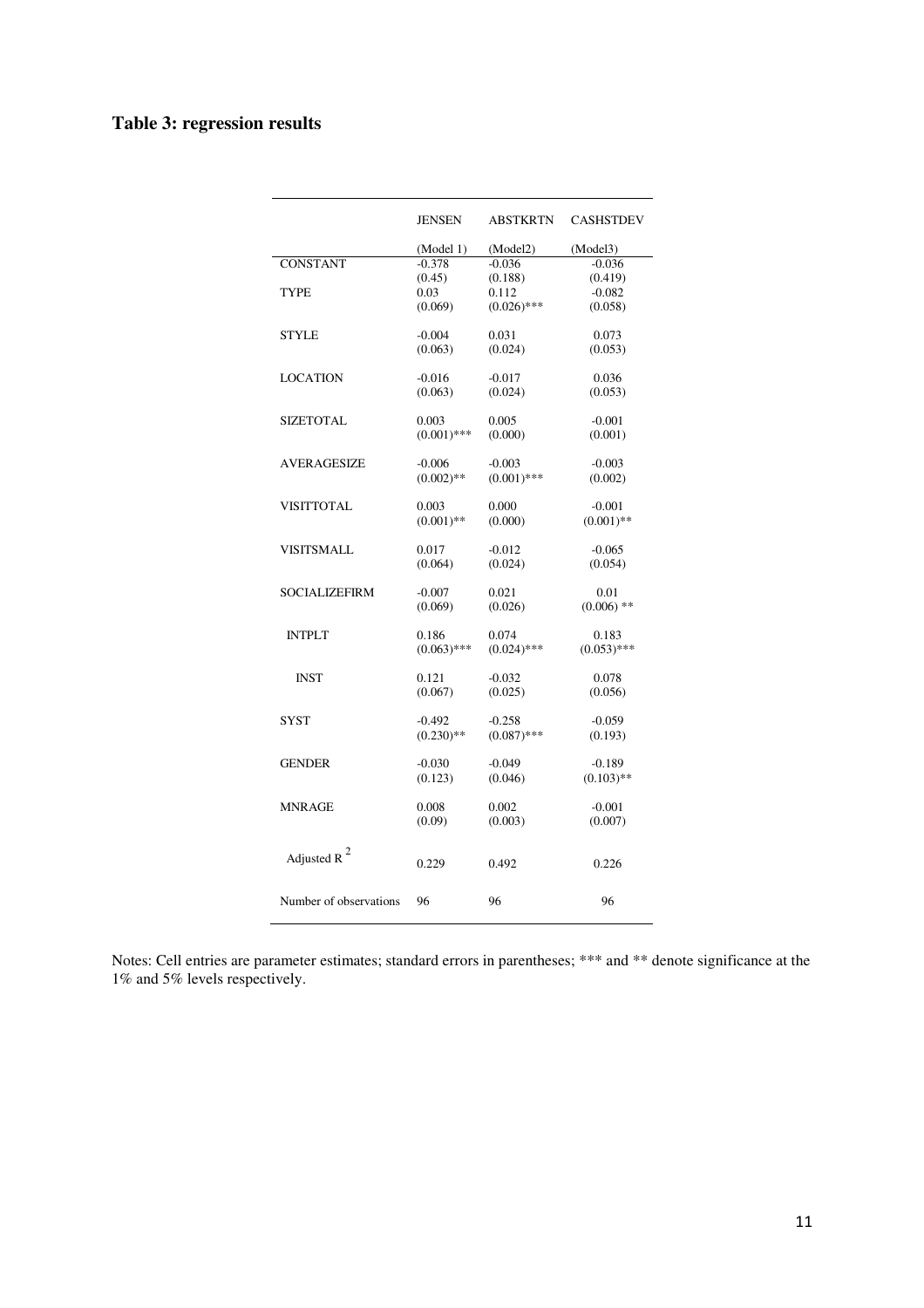### **Discussion on Model 1**

*Risk-adjusted performance with interpersonal, institutional and system trust* 

As can be seen from the results of model 1 in Table 3, interpersonal trust INTPLT is positively related to fund managers' selectivity performance. The result is significant at the *p*=0.01 level. This finding has the predicted sign and confirms our hypothesis. Since interpersonal trust is measured by fund managers' attitudes to their inter-personal relationships, the higher the value, the more fund managers have a positive attitude to engage in interpersonal relationships. The result indicates that fund managers who engage more in personal relationships or contacts are able to obtain better investment returns. The financial market imperfection and the lack of investment protection force investors in the Chinese financial market to rely on seeking private information through their inter-personal relationships to protect themselves. This result is consistent with those of Lane (2001) who suggested that inter-personal trust is usually stronger when institutional infrastructure is weak. Moreover, it is also consistent with another branch of Chinese cultural study which suggests that China has traditionally had a cultural and historical emphasis on interpersonal relations.

Results of model 1 also show a positive correlation between institutional trust variable INST and fund managers' performances. This is also consistent with our prediction. As variable INST is an indexed variable based on the measurement of variable OWNERSHIP, PROFESSIONAL, REPUTATION, OPENNESS and LEADERSHIP. And these five variables measures fund managers' self-perception of listed companies. Therefore, the more fund manager trust in his selfperception, the better his portfolio performance. However, the survey data received from responses on the indicators of institutional trust has very low dispersion. The low variation of data failed to produce a significant coefficient.

As can be seen from the results of model 1, system trust variable-SYST is negatively related to funds' performance. The result is significant at *p*=0.05 level. System trust is measured by how much fund managers apply formal public information such as regular financial reports of listed companies in their decision making process. In a fund manager's investment process, he uses a mixture of public information and private information. Private information which is obtained through interpersonal networks has advantages of accuracy, timeliness and exclusivity, whereas the provision of public information is uniform and publically free to anyone. It is hypothesized that the more engagement with private information, the less engagement with public information, and vice versa. The result is consistent with the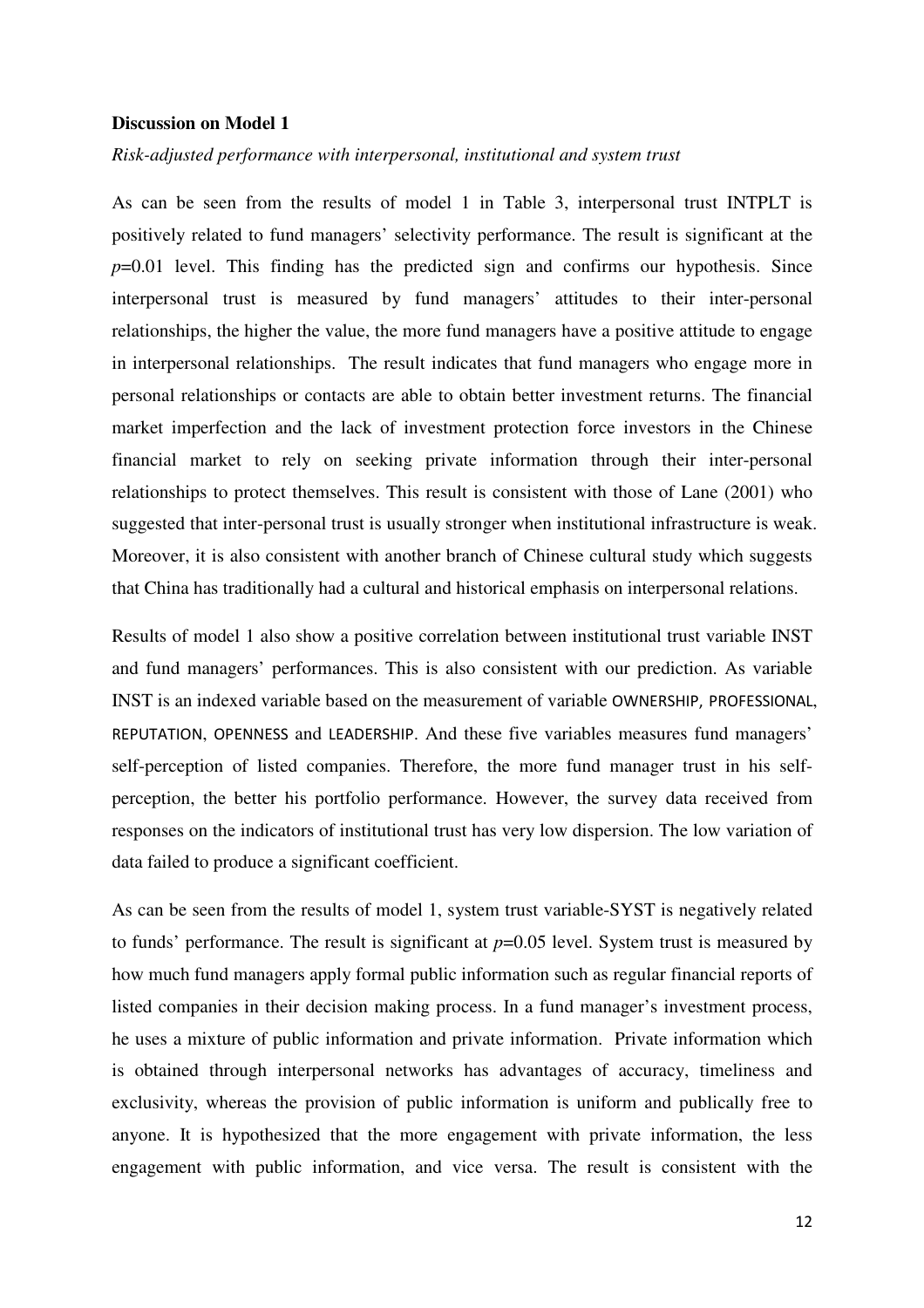expected sign and reveals that fund managers who apply more public information in their investment have negative reward. It further confirms that in a market with incomplete institutional development and weak legal system enforcement, investors are better off obtaining information advantage by exploring private information rather than relying on publicly available information.

#### *Risk-adjusted performance with process-based trust*

As shown results of model1 in Table 3, a significant positive relationship is found between the frequencies that fund managers visit listed companies and their investment performances. The positive and significant estimate coefficient indicates that the more often a fund manager visits their investment objectives the better their investment performances. This finding is in agreement with Dasgupta's (2001) proposition that face to face communication is a key to building a trust relationship and it is also consistent with our predicted sign.

Furthermore, two dummy variables are applied to investigate further the association between communication and fund managers' stock investment returns. One is whether fund managers prefer to visit smaller companies or to visit large companies. Another is whether fund managers socialize with listed companies or not. As can be seen from table 3-model 1, socializing with listed firms has a negative sign associated with the risk-adjusted returns, although the association is not statistically significant. In terms of whether fund managers benefit more if they visit small firms rather than large firms, it can be seen from the Table 3 that the correlation coefficient is positive but not significant. A large amount of research on trust suggests the information advantage of dealing with small firms. In stock market investment, fund managers go to visit small firms more often than they go to large firms since in small firms they are more likely to be able to meet the top management team and this will bring them better knowledge of the company. However, for Chinese fund managers, it was not found with the current dataset that visiting small rather than large companies helps their investment returns. There are several factors which might explain these findings. First, small companies have less outstanding shares than large companies. Therefore, they are limited to meet the huge demand of shares of mutual funds. For instance, if a fund manager invests in a well-connected listed company, although the return for a single share of this company is quite high, with only a limited number of shares are available comparing to large listed companies, the investment in small companies is not able to make a large contribution to the performance of a fund even though a fund manager has information advantage of a small listed firm.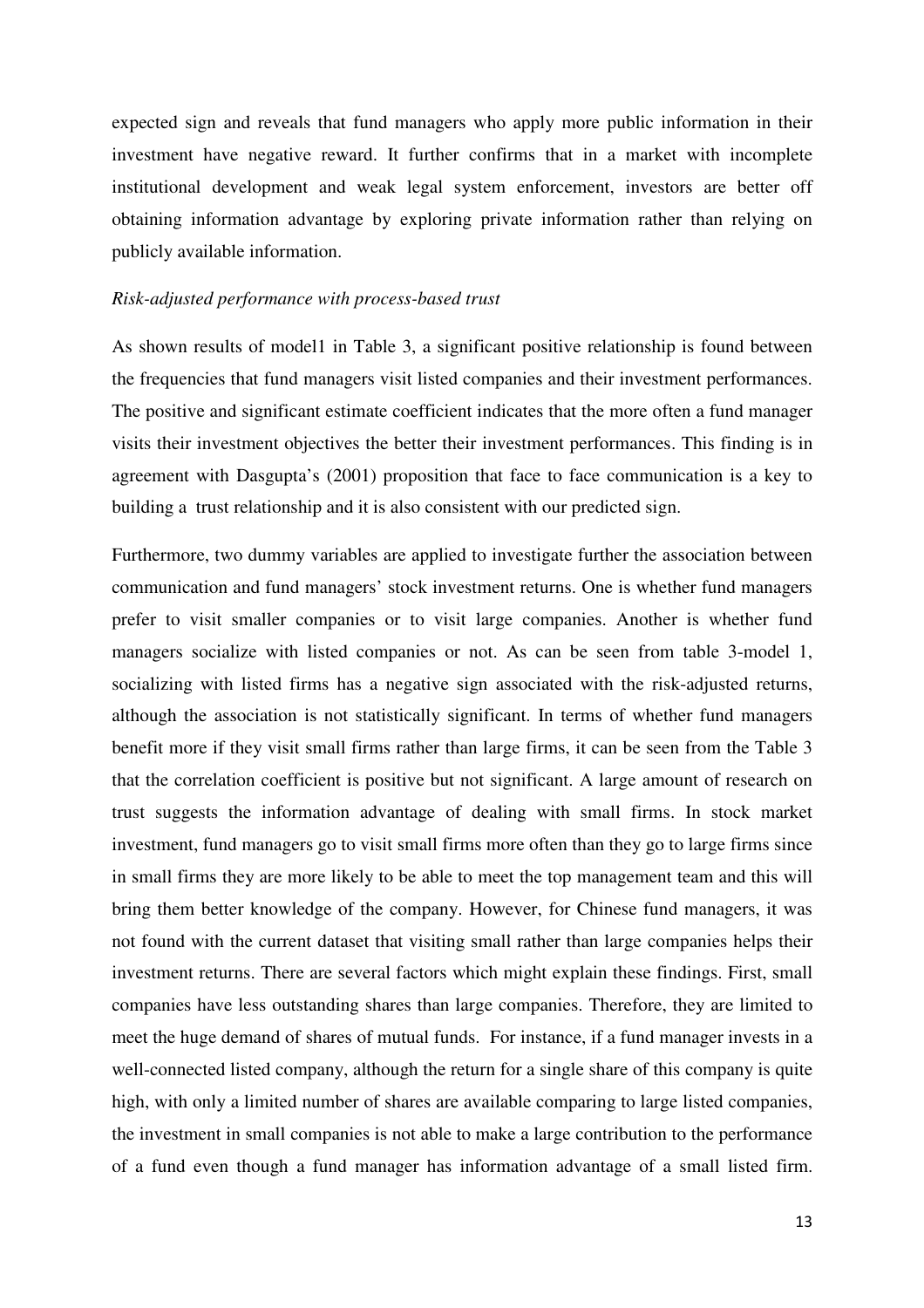Second, according to the Chinese market regulation, there is a so-called two-10% rules imposed on all funds. That is, a single fund cannot hold shares of a single listed firm over 10% of its net asset and all single funds within one fund management family cannot hold shares of a listed firm over 10% of this listed firm's total market share. This further reduced the advantage of possession of better information of small companies by fund managers.

## *Risk-adjusted performance with characteristics of funds*

A set of variables of characteristics of funds are also examined since they have shown great effects on funds' performances in previous research.

As shown in the results, whether a fund is a closed-end or an open-end fund shows no difference in the association of their risk-adjusted performances. This finding is inconsistent with our expectation that open-end funds may do better than closed-end funds.

Style is an indicator of the level of risk that a fund manager is willing to take. Consequently, it is an implied indicator of a fund manager's return under the corresponding risk level. There are basically three investment styles of portfolios that are applied by fund managers, namely, growth fund, balance fund and income fund. Risks associated with these three styles of funds decrease accordingly. In our current dataset of this research, only two styles of funds were captured, namely growth fund and balance fund. All funds in the sample are actively managed funds which aim not only to pursue capital gains from investment but also to obtain dividend payments allocated by listed companies. The results of Model 1 suggest an insignificant correlation between fund managers' investment styles and their performances. This finding is inconsistent with Chen et al's (1992) empirical findings which were conducted with 92 American mutual funds. One possible explanation of the insignificance of the coefficient in this research is that the style of a fund as its investment objective is more likely to be related to the fund's beta, which is the indicator of a funds' risk profile, rather than the fund's alpha, which is a mere indicator of return, although the effect of style is significantly related to absolute fund returns, which will be discussed further below.

Location is picked up as a potential determinant of a fund manager's performance. China has a population of 1.3 billion people and has a large geographical scope. There is a distinct cultural difference between northern Chinese and southern Chinese. These distinctions include people's personal characteristics and the way they deal with others (Lin, 1939). For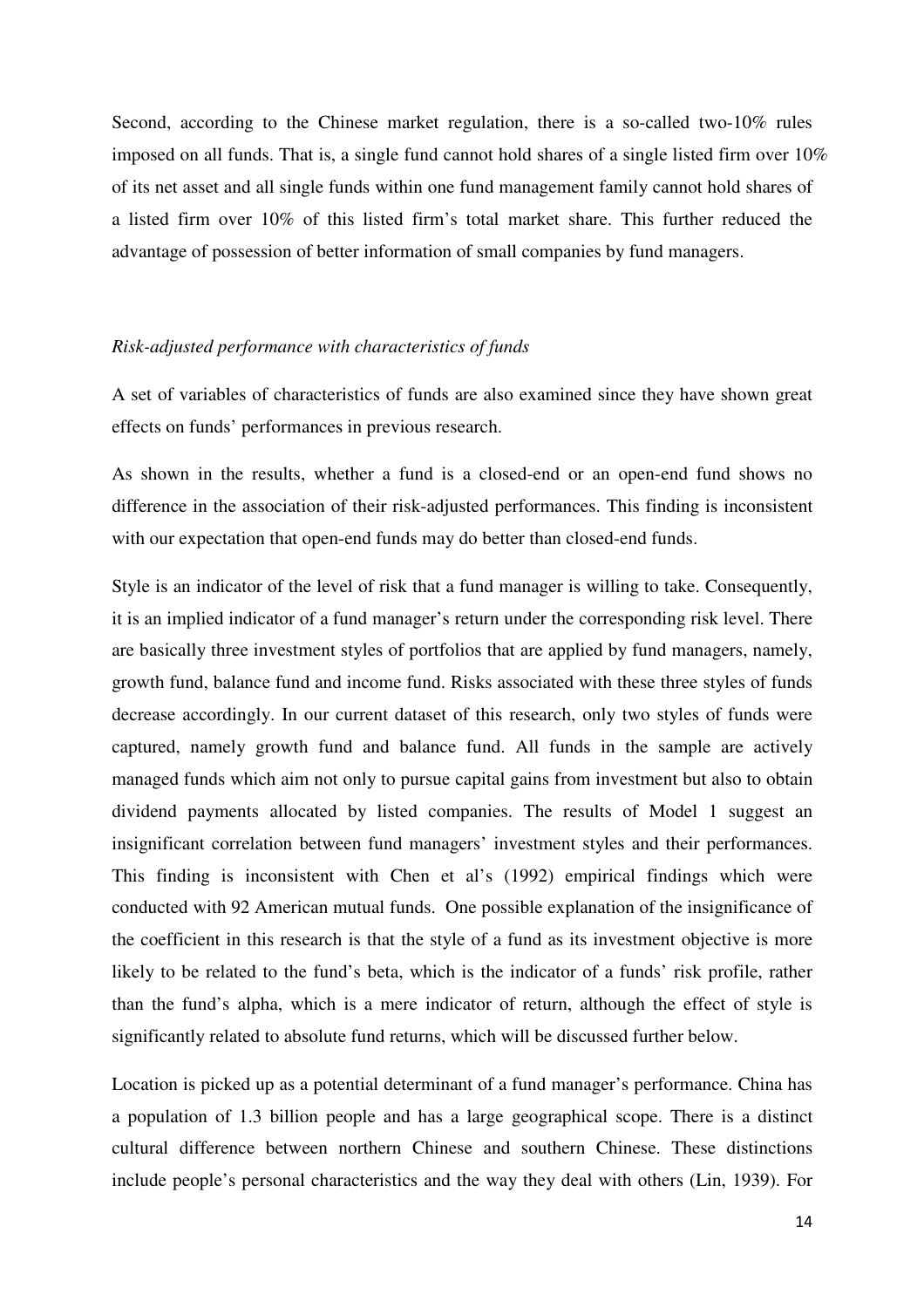example, northern Chinese are said to be more straightforward and bold, southern Chinese are more reticent and delicate. Moreover, northern Chinese are said to be more relationship oriented, while people from the south are more contract oriented. Therefore, locations of fund management companies are applied as an indicator of culture to examine the effect of cultural difference among funds on their performances. The results present an insignificant association between such geographical cultural differences and fund managers' risk-adjusted performances suggesting that where the fund management company is headquartered has no impact on their fund's performance. Although there is no evidence found to support our hypotheses, the negative sign indicates that closeness to policy makers may help to avoid system risk, but may not help very much on firm specific information.

As can be seen from the results of Model1, SIZETOTAL which is measured as the total size of a fund company is positively related to a fund's performance. The possible explanation is that the large company has an economy of scale advantage than a smaller company in sharing resources among all individual funds within a fund company.

In terms of the average size of funds, a negative correlation can be seen from the results. It is significant at the 5% level. This finding is consistent with Grinblatt and Titman (1989) and Ippolito (1989) who found that performance is inversely related to a fund's size. In the Chinese market, larger funds perform worse than smaller funds because large funds prefer to buy shares of listed companies who have larger market capitalization. First, large capitalized listed companies provide good liquidity. Second, they are much more stable than smaller listed companies and less risky. However, the return of investing in large companies is usually lower.

## *Risk-adjusted performance with characteristics of fund manager*

Fund manager's personal characteristics are well addressed in behaviour finance research. For instance, Chevalier and Ellison (1999) found that younger managers like to hold less unsystematic risk and have more conventional portfolios by "herding" into popular sectors. The reason they do so is their strong incentive to be safe in order to keep their current position. In terms of the relationship between fund managers' age and their performance, they show that the age of fund managers is inversely related to a fund's simple excess return. In contrast to the past literature, Results of model 1 shows no significant association between the age of fund managers and their performance. The explanation could be that there is not enough variation in fund managers' ages which is derived from the short history of the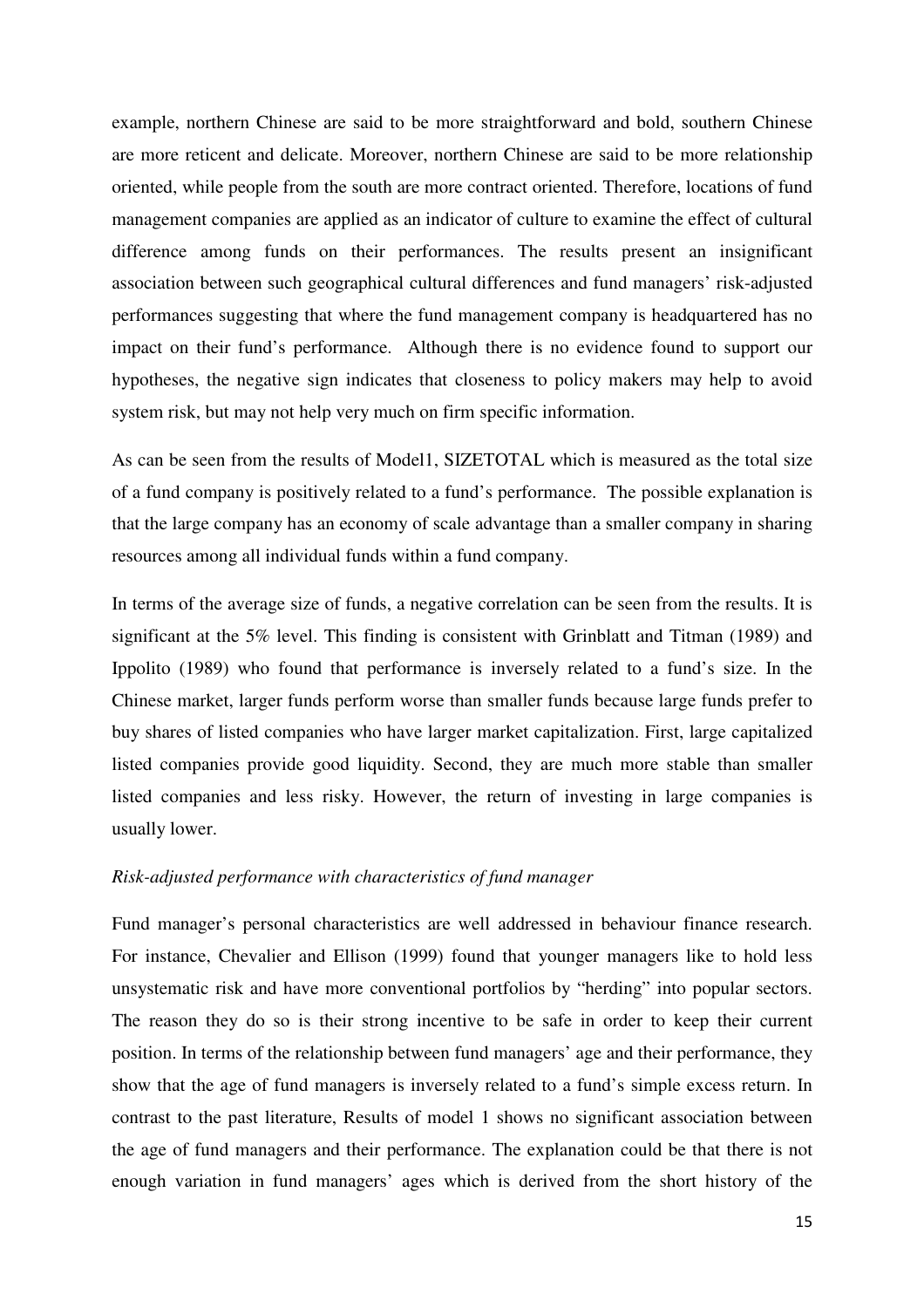Chinese fund management industry. The Chinese fund management industry has a very short history which is less than 10 years, so the ages of fund managers are concentrated within a very small range.

 Niessen and Ruenzi (2007) found female American fund managers are more risk averse. In our regression analysis, we examined the relationship between gender and fund managers' performance. It is found that the association is insignificant.

# **Discussion on Model 2**

#### *Absolute performance with interpersonal, institutional and system trust*

In Model 2, the dependent variable is the absolute investment return of fund managers-ABSTKRTN*.* The reason for applying both of these two performance measurements are: first, Jensen's alpha is the most common measurement applied in evaluation of performance of mutual funds. Second, absolute return is used in this research as it fits the purpose of this research most.

*There are a number of important similarities and differences of results between* Model 1 and Model 2.

From the empirical results of model 2, interpersonal trust variable INTPLT is found to be positively and significantly related to fund managers' absolute investment returns. The coefficient is statistically significant at the 1% level. This finding confirms our expectations and is consistent with our hypotheses.

In terms of the institutional trust variable-INST, the results of Model 2 present a negative relationship between variable INST and fund managers' absolute performances. Compared to the predicted sign, it is the wrong sign. However, the coefficient is not statistically significant.

As can be seen from the results of Model 2, the estimated coefficient between the system trust variable SYST and funds' absolute returns is negative and is statistically significant at the 1% level. The result suggests that there is a strong inverse association between fund managers' attitude towards public information and their investment performance. The more they trust public information, the worse their absolute investment returns. The result confirms our expectation of predicted sign and it is also consistent with the result produced with riskadjusted returns.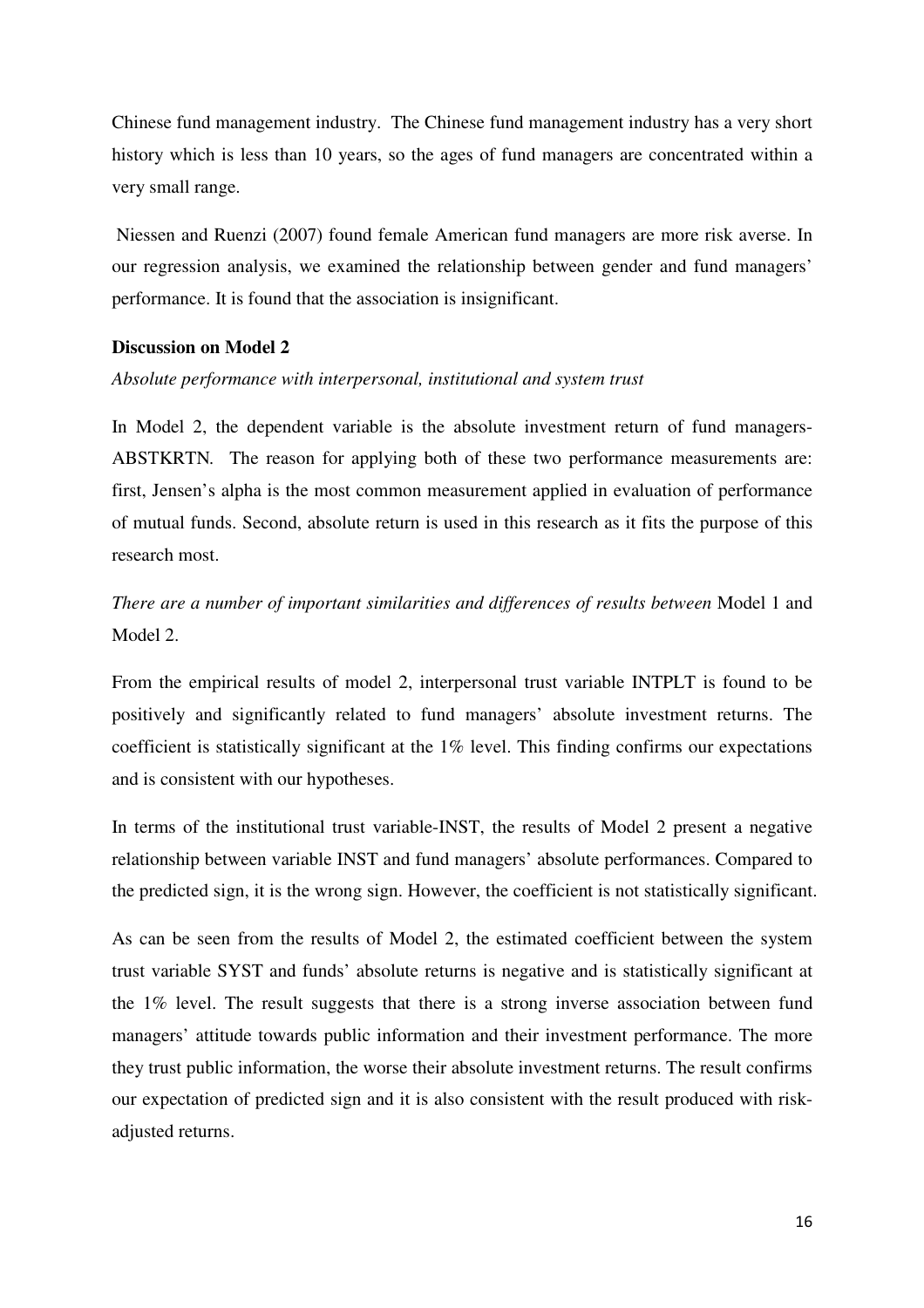## *Absolute performance with process-based trust*

In contrast to the regression result of Model 1 which is run on risk-adjusted performance, the frequency of visiting variable VISITTOTAL- also presents the predicted, positive but not significant sign in relation to funds' absolute returns. One possible explanation could be that the variable VISITTOTAL only measures the quantity of communication, but it is not able to measure the quality of communication. The variable is measured by the total number of visits that fund managers make to listed companies per year. The inconsistency with our predicted sign indicates that fund managers' absolute investment returns are not sensitive to the number of communications. As material information is usually exclusive, therefore the quality of information is more important than the quantity of communications. We find a positive significant association in Model 1 between risk-adjusted returns and the total number of visits, but the coefficient is very small.

The coefficient between variable VISITSMALL and funds' absolute returns shows a negative association, which is inconsistent with our expectations and inconsistent with the result of model 1. However, in both models, the results are insignificant. The same reason is applied as explained in the interpretation of Model 1 for the insignificant association.

 A positive sign is shown between variable SOCIALIZEFIRM and fund managers' absolute returns, which is consistent with our predicted sign, although it is not statistically significant.

## *Absolute performance with characteristics of fund*

As shown from the previous results of Model 1, types of funds TYPE do as not show any impact on funds' risk-adjusted performances. On the contrary, from the results of Model 2, it shows that types of funds have a significant effect on fund managers' absolute equity investment returns and is statistically significant at the 1% level. The result is consistent with our expectation and predicted sign. In the Chinese stock market open-end funds usually perform better than closed-end funds which derive from the motivation difference between open-end and closed-end fund managers. For open-end funds, the managers' compensation depends on the size of the asset under his management. A good performance is the only and direct reason to attract more investment. Therefore, open-end fund managers have a much stronger motivation to produce superior performance. Nevertheless, for a closed-end fund, the number of issued shares is fixed during its life. Therefore, closed-end fund managers have less incentive to pursue a superior return.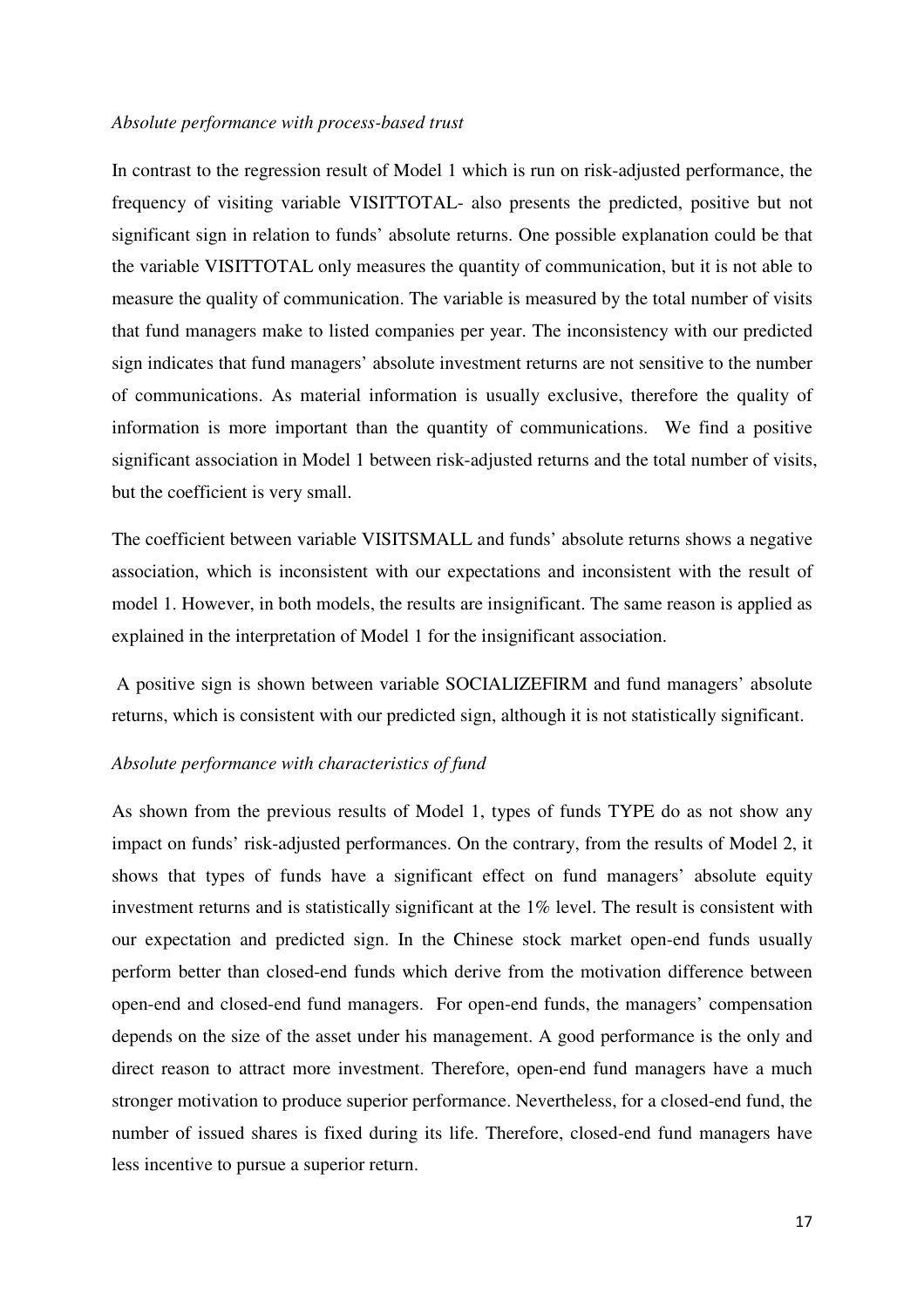Another significant estimate coefficient is found between average size of funds-AVERAGESIZE and their performances. This finding is the same as the finding in Model 1 suggesting an inverse relationship between size and performance. The result is consistent with most empirical financial research which claims that the transaction cost is larger for large size of funds.

The rest of the variables- for instance, style of a fund-STYLE, location of a fund management company-LOCATION, total size of a fund company SIZETOTAL- do not show any significant impact on funds' absolute performances. The results are the same as the results in Model 1. The same interpretations are applied.

#### *Absolute performance with characteristics of fund managers*

Gender and age of fund managers show no significant correlation with their performances, although in the financial literature, female managers are found more risk averse. In terms of the impact of fund managers' ages on their performances, scholars do not agree with each other about the direction of relationship based on different datasets.

#### Discussion on Model 3

Model 3 aims to examine the impacts of different types of trust on fund managers' market timing performances.

#### *Timing with interpersonal, institutional and system trust*

As can be seen from the results of Model 3 in Table3, one unanticipated finding is that the system trust variable SYST shows a negative sign in relation to the market timing variable, which is contrary to our expectations, although the result is not statistically significant. It was hypothesized in Hypothesis 3 that fund managers who have more trust in the system would do no worse in predicting market movement. However, no evidence was found with the current dataset between SYST and fund managers' market timing.

Surprisingly, the results show that the interpersonal trust variable is positively related to fund managers' timing performance and is significant at the 1% level. The finding seems to indicate that fund managers who place more trust on interpersonal relationships also have a larger cash position adjustment. It suggests that fund managers might predict market movement based on private information from interpersonal relationships and the more they incline toward private relationships the larger the adjustment of their investment and cash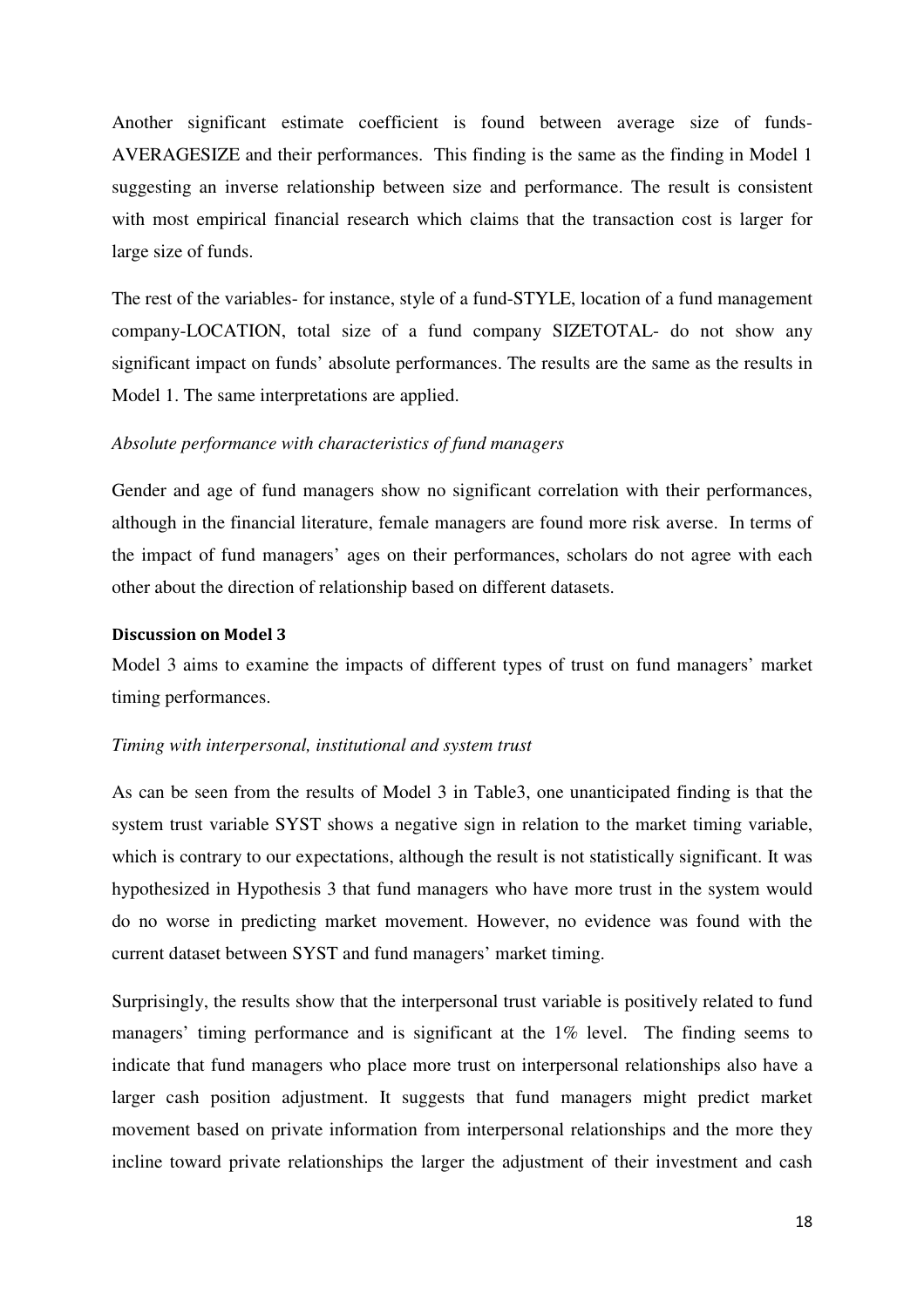holding. One of the issues that emerge from this finding is that interpersonal trust involves every aspects of performance.

 Variable INS shows a positive sign in relating to fund managers' market timing, but the coefficient is not statistically significant. Variable INS is designed to capture organizational trust, which is supposed to be directly related to fund managers' judgment on publically traded companies. This is therefore supposed to influent more a fund managers' investment returns rather than their market timing.

#### *Timing with process trust*

As can be seen from the results of Model 3, variable VISITTOTAL shows a negative association with fund managers' cash position adjustment and is statistically significant. The result indicates that the more visits made by a fund manager, the less adjustment of their cash position they make, which is consistent with our hypothesis that if managers possess more firm specific information, they will be less concerned about market movements. This result seems conflict with the positive and significant sign between interpersonal trust and fund managers' timing, however, it can be explained by the difference between variable VISITTOTAL and variable interpersonal trust INTPLT.

VISITSMALL also shows an inverse relationship with fund managers' market timing, which is also consistent with our predicted sign. However, the association is not statistically significant. The insignificance might derive from the indirect association between the two variables. Obviously, dependent variable-cash position adjustment depends mainly on a fund manager's prediction of the market movement in the future, whereas dummy variable VISITSMALL only measures whether a fund manager visits small companies more than large companies. As suggested by a number of researches into small firm effect, the variable is most likely related to investment returns. However, no evidence is found with our dataset that variable-VISITSMALL has impact on either the investment returns variable or the market timing variable.

SOCIALIZEFIRM presents a positive significant association with the market timing variable which is different from our predicted sign. As we hypothesized, a fund manager who is deeply engaged in socializing with listed companies might undermine their ability of market timing. However, the result seems to suggest that fund managers who socialize with listed firms adjust their cash position more actively in a larger range.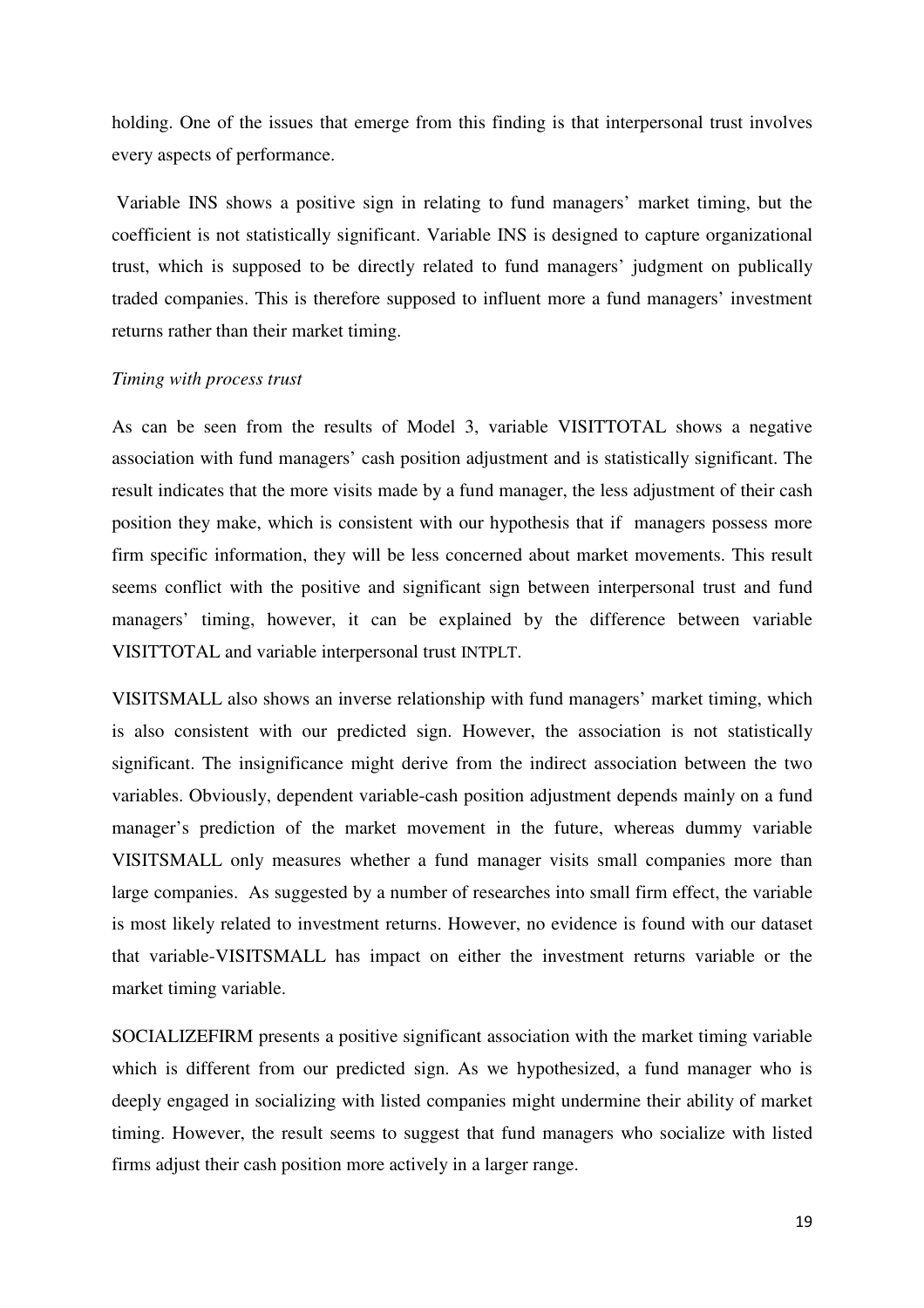#### **VIII.Robustness checks**

This study is one of the first empirical tests to show a relationship between trust and fund managers' portfolio performance. While it is not possible in this research to test all of the factors that account for differences in fund managers' performance, the factor that interpersonal trust is positively and strongly linked to fund managers' performance, suggests that fund managers' interpersonal trust in listed companies improves their performance.

In this research, trust variables are mostly measured with Likert-scale measurement, which is consistent with research of this kind. Scaled data is check with Cronbach's alpha test, the result shows data is reliable. The correlation matrix of independent variables in models applied also shows there is no problem of multicollinearity.

The results are robust across different models that used, although the direction of causality between trust and performance is debatable due to the limitation of using fixed-factor models.

For example, one can argue that fund managers with better performance may be leaked with more information by listed company in order to get reciprocal benefit. However, interpersonal trust is measured as the extent to which fund managers prefer interpersonal trust. It is less convinced to think that performance determines the way how fund managers observe better information for making investment decision. Furthermore, thinking of the question whether listed company would leak information to better performed fund managers or whether the information will only be shared by someone who he trusts, it seems more logic and reliable that trust will influence performance rather than the other way around. Nevertheless, caution should be taken on the limitation of the models derived by the crosssectional nature of the research design. In the future, longitudinal research would be preferred to shed light on the validity of the causal links.

## **IX.Conclusion**

One of the most significant findings emerges from this study is that interpersonal trust has a positive and significant impact on both fund managers' portfolio performance and market timing. This finding indirectly questions the proposition proposed by Zuck (1986) that there is a general trend that modern societies generate more institutional trust and lower levels of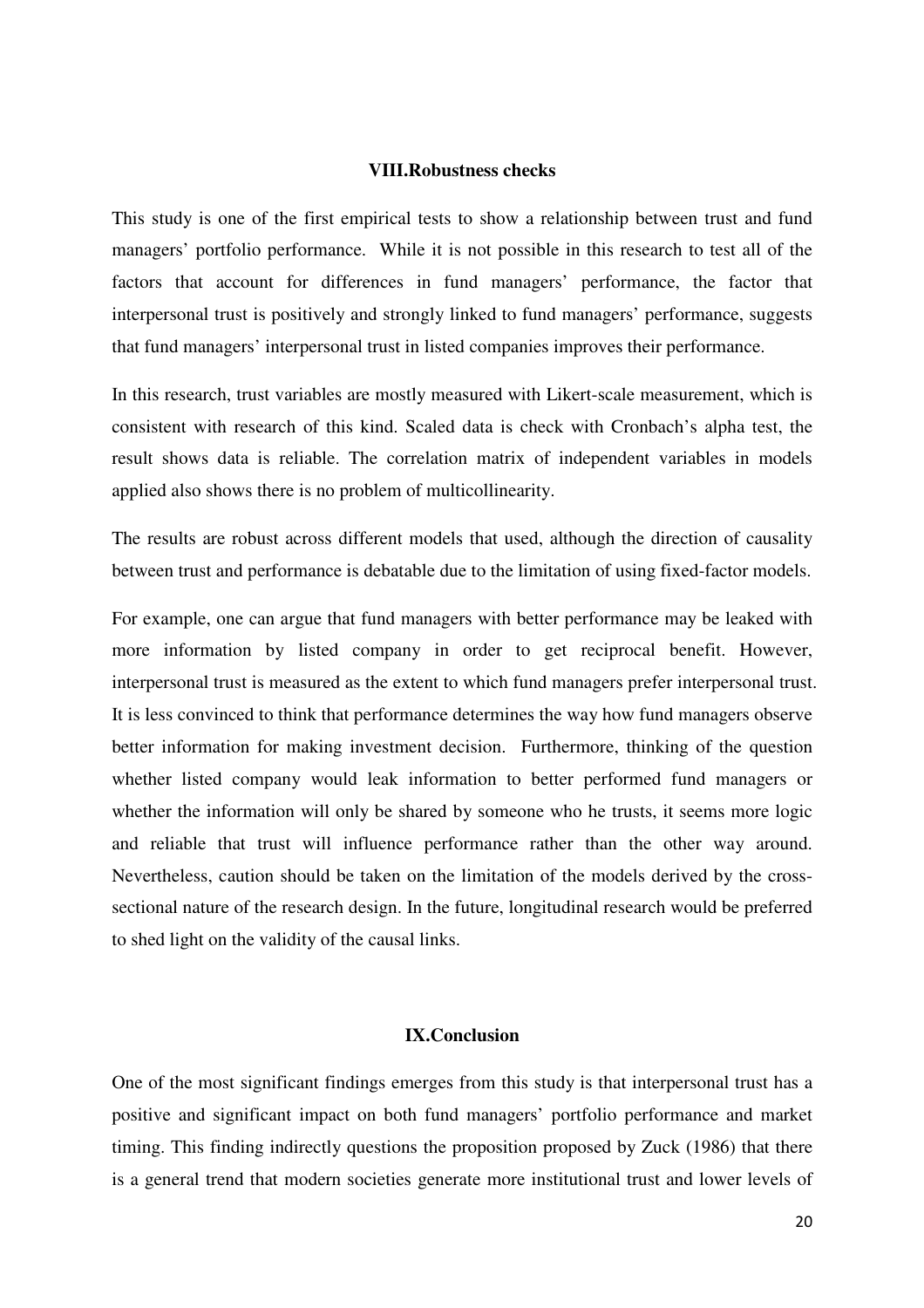characteristic-based trust which is created through families and friends. On the contrary, it validates previous theoretical arguments that trust can be used as a governance mechanism to create value and improve business performance. In particular, our findings indicate that trust via interpersonal networks can help to overcome the problem of information asymmetry in Chinese stock markets where lack of reliable information. It also indicates that in current China, trust in personal networks is still very strong and they are important component of Chinese culture. The empirical results show that interpersonal trust has positive impact on fund managers' market timing indicating that fund managers' broad forecasting of the market's movements were related on interpersonal trust too. We also find that fund manager who is a public information user has worse portfolio returns.

Institutional trust as proposed by this paper failed to produce any significant association with either fund managers' stock selective performance and asset allocation. The insignificant results may be caused by the low dispersion of data of investors' trust on institutional characteristics.

A positive significant association is found between the frequency that fund managers visited listed companies and their total risk-adjusted returns. The result indicates that the more often a fund manager visited their investment objectives, the better was their performance.

The main contributions of this research are as follows:

First, this research has incorporated social trust in financial institutions' performance evaluation and has provided empirical evidence that interpersonal trust improve Chinese fund mutual funds' portfolio performance. It is not only provides one alternative explanation, which attached with fund managers' cultural background and their social behaviour, in explaining cross-sectional performance of mutual funds, but also implies well connected funds enjoy better investment performance. The implication then lies on mutual fund investors to choose which mutual fund to invest in. On the side of mutual funds, an implication is that being well-connected should be an important strategic consideration for a fund management, especially in the Chinese financial markets.

Second, while trust is traditional studied at interpersonal level, namely, specific trust and generalized trust. This research tries to measure impersonal trust by employing a group of characteristics that represent the trust of an institution. In addition, this research studies trust at three levels, namely, interpersonal trust, institutional trust and system trust. This research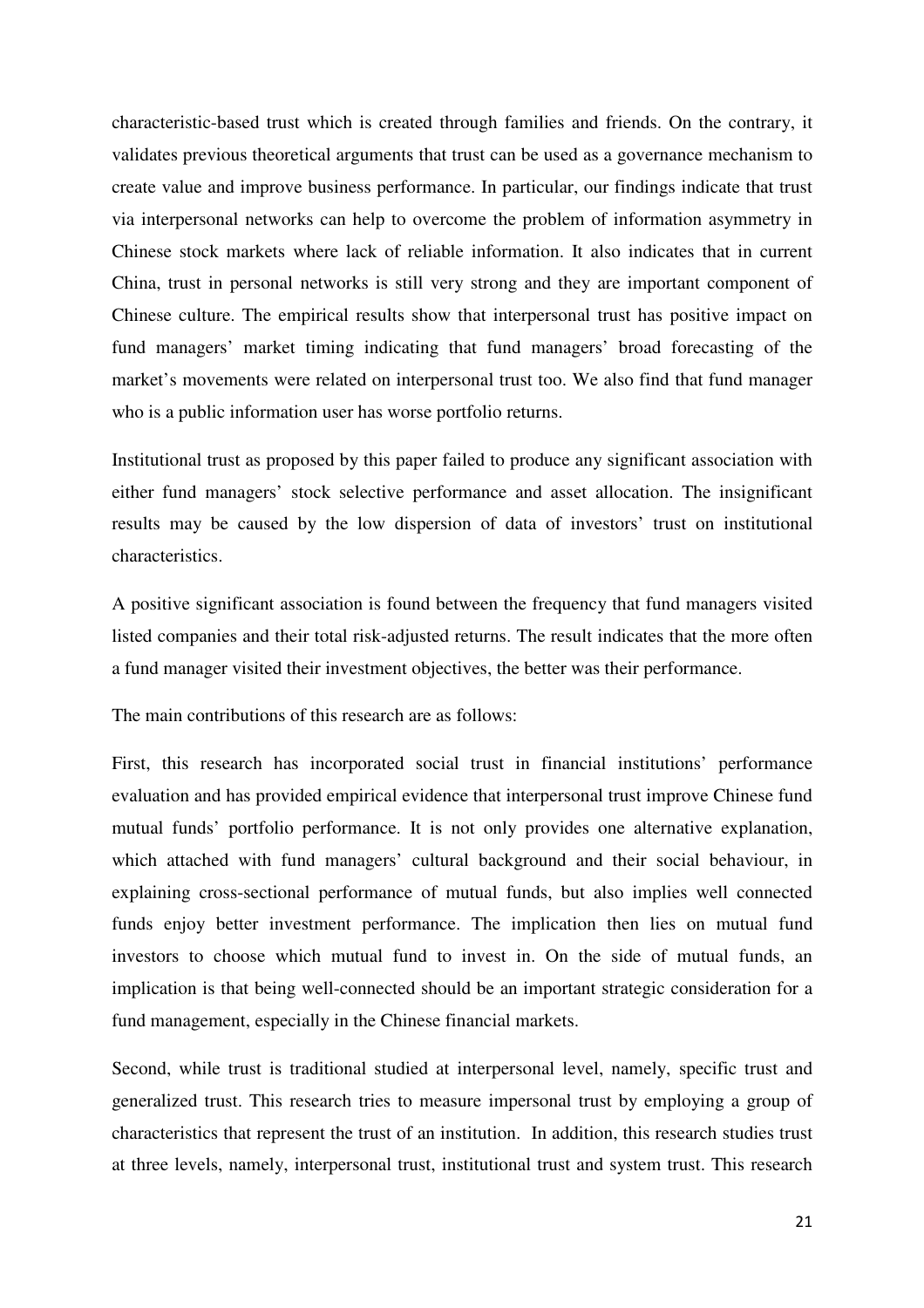claims that three levels of trust should be examined simultaneously in a society as they interact with each other.

Third, this research has disagreed with Fukuyama's proposition that Chinese society is a low trust society but has claimed that China is a country with a high level of interpersonal trust but a low level of institutional and system trust. As China's economy is still in a transitional period, there is a mismatch between business's increasing demand for impersonal trust and the provision of formal, efficient macro-structure which can guarantee trust. It is a task for the Chinese government to eliminate the mismatch gradually.

# **References**

Bottazzi, L., Da Rin, M., & Hellmann, T. (2007). The importance of trust for investment: evidence from venture capital. *European Corporate Governance Institute (ECGI) Finance Working Paper, No. 187/2007.* 

Casson, M. C. (1991). *The Economics of Business Culture: Game Theory, Transactions Costs and Economic Performance.* Oxford: Clarendon Press.

Chen, R.C., Lee, F.C., Rahman, S., & Chan, A. (1992). A cross-Ssectional analysis of mutual fund's market timing and security selection skill. *Journal of Business Finance and Accounting, 19(5),* 659-675.

Chevalier, J., & Ellison, G. (1999). Career concerns and mutual fund managers. *The Quarterly Journal of Economics, 114(2),* 389-432.

Cohen, L., Frazzini, A., & Malloy, C. (2008). The small world of investing: board connections and mutual fund returns. *Journal of Political Economics, 116,* 951-979.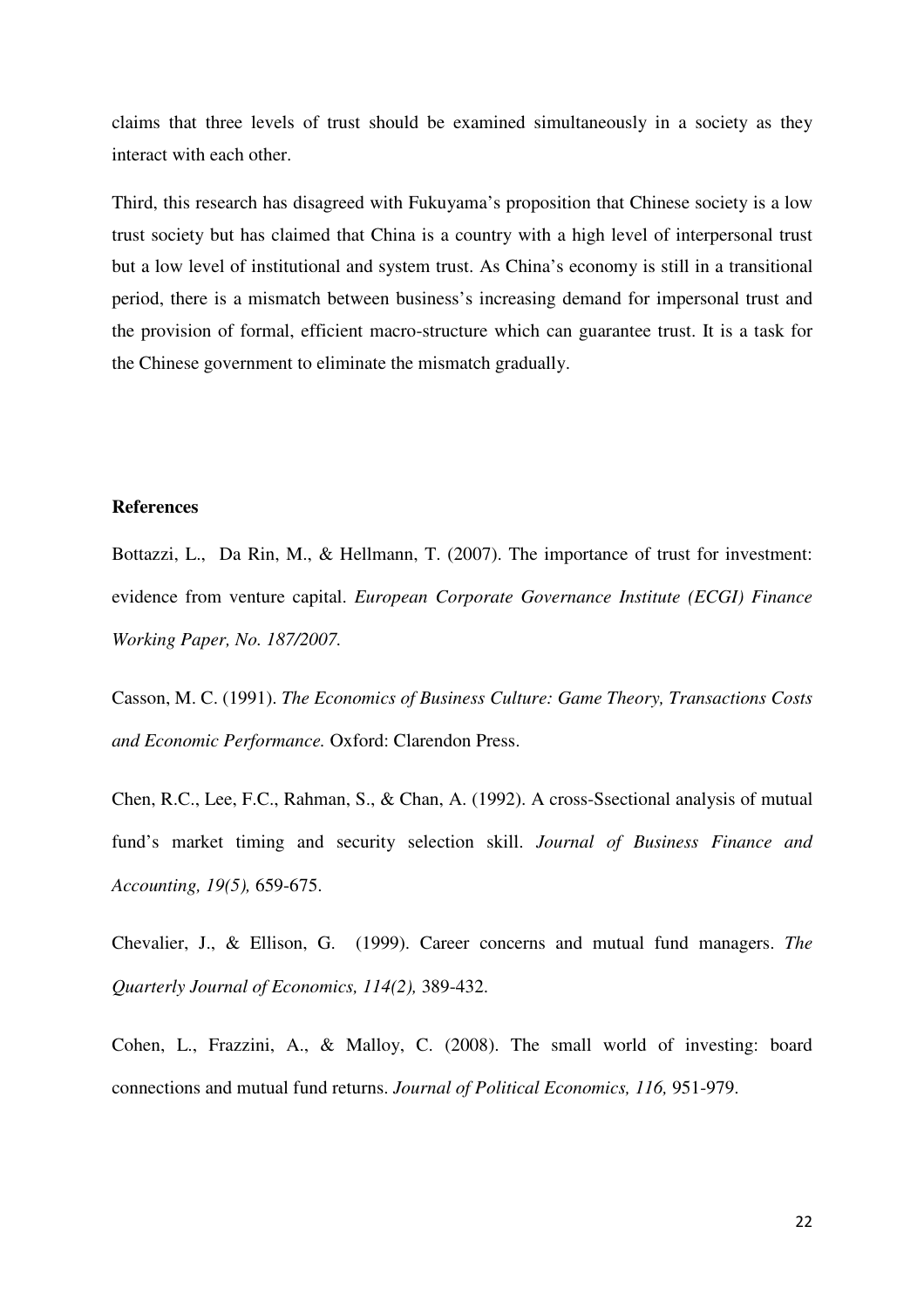Dasgupta, P. (2001). Social capital and economics performance: analytics, paper write for E. Ostrom and T.K. Ahn, (eds), *Social Capital: A Reader*. Cheltenham: Edward Elgar.

Ippolito, R.A. (1989). Efficiency with costly information: a study of mutual fund performance, 1965-1984. *Quarterly Journal of Economics, 104(1),* 1-23.

Grinblatt, M., & Titman, S. (1989). Mutual fund performance: an analysis of quarterly portfolio holdings. *Journal of Business, 62(3),* 393-416.

Guiso, L., Paola S., & Luigi Z. (2004). The role of social capital in financial development. *American Economic Review, 94(3),* 526–556.

Knack, S., & Keeper, P.(1997). Does social capital have an economic payoff? a cross-country investigation. *Quarterly Journal of Economics*, *112 (4),* 1251-1288.

La Porta, Rafael, Lopez de Silanes, Florencio, Shleifer, Andrei and Vishny, Robert W. (1996). Trust in large organizations. *NBER Working Paper, No. W5864.* 

Lane, C., & Bachmann, R. (1998). *Trust Within and Between Organizations: Conceptual Issues and Empirical Applications.* Oxford University Press.

Niessen, A., & Ruenzi, S. (2007). Sex matters: gender differences in a professional setting. *SSRN Working Paper, University of Cologne, Centre for Financial Research.*

Putnam, R.D. (1993). *Making Democracy Work: Civic Traditions in Modern Italy.* Princeton: Princeton University Press.

Sako, M. (1998). Does trust improve business performance? In Lane C., Bachmann, R. (ed.), *Trust Within and between Organisations,* Oxford University Press.

Uzzi, B. (1999). Embeddenness in the making of financial capital: how social relations and networks benefit firms seeking finance. *American Sociological Review, 64(4),* 481-505.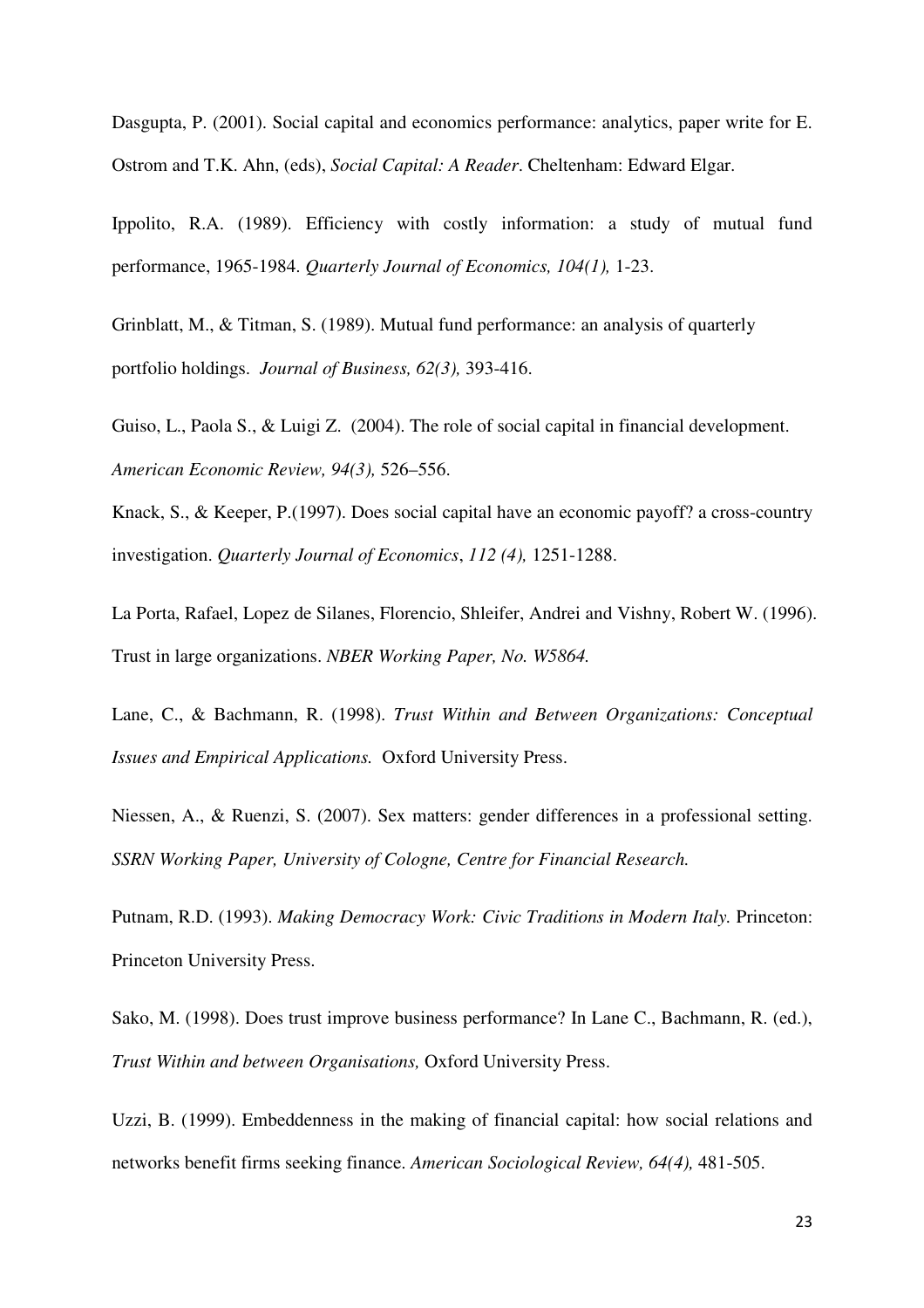Zucker, G.L. (1986). Production of trust: institutional sources of economic structure, 1840-

1920. In Staw, B.M. and Cummings, L.L. (eds.), *Research in Organization Behaviour 8,* 53- 111.

# **Appendix**

# **(1) Structure of questionnaire**

| <b>Characteristics of fund</b>                            | Question                                                                       | <b>Property</b> | Value        |
|-----------------------------------------------------------|--------------------------------------------------------------------------------|-----------------|--------------|
| TYPE (fund type, open-<br>end=1, or 0 otherwise)          | whether a fund is open-ended, or closed-end                                    | binary          | 0, 1         |
| STYLE (style of a fund,<br>$1 =$ growth, $0 =$ otherwise) | investment style is a growth fund or a balance<br>fund                         | binary          | 0, 1         |
| AGE(age of fund, in year)                                 | how many years a fund has been established                                     | interval        | $3 - 8$      |
| SIZETOTAL(total net<br>asset of a fund)                   | total net asset of a fund management company                                   | interval        | 10-180       |
| <b>AVERAGESIZE</b>                                        | Three year average net asset of a fund                                         | interval        | $2 - 100$    |
| LOCATION (northern                                        | Whether a fund company is located in northern                                  | binary          | 0,1          |
| $area = 1$ , or 0 otherwise)                              | area or southern area of China                                                 |                 |              |
| <b>System trust</b>                                       |                                                                                |                 |              |
| <b>SYST</b>                                               | How much weight would you like to give to listed<br>firms' regular disclosures | interval        | 50%-<br>100% |
| <b>Interpersonal trust</b>                                | (Likert scale 1=strongly disagree, 2, 3, 4, 5 = strongly<br>agree)             |                 |              |
| <b>VISITFRIEND</b>                                        | can get useful information when have friends in<br>listed firms                | integer         | 1,2,3,4,5    |
| <b>INSIDERINF</b>                                         | get insider information is essential                                           | integer         | 1,2,3,4,5    |
| <b>VISITLONG</b>                                          | can get useful information when maintaining a                                  | integer         | 1,2,3,4,5    |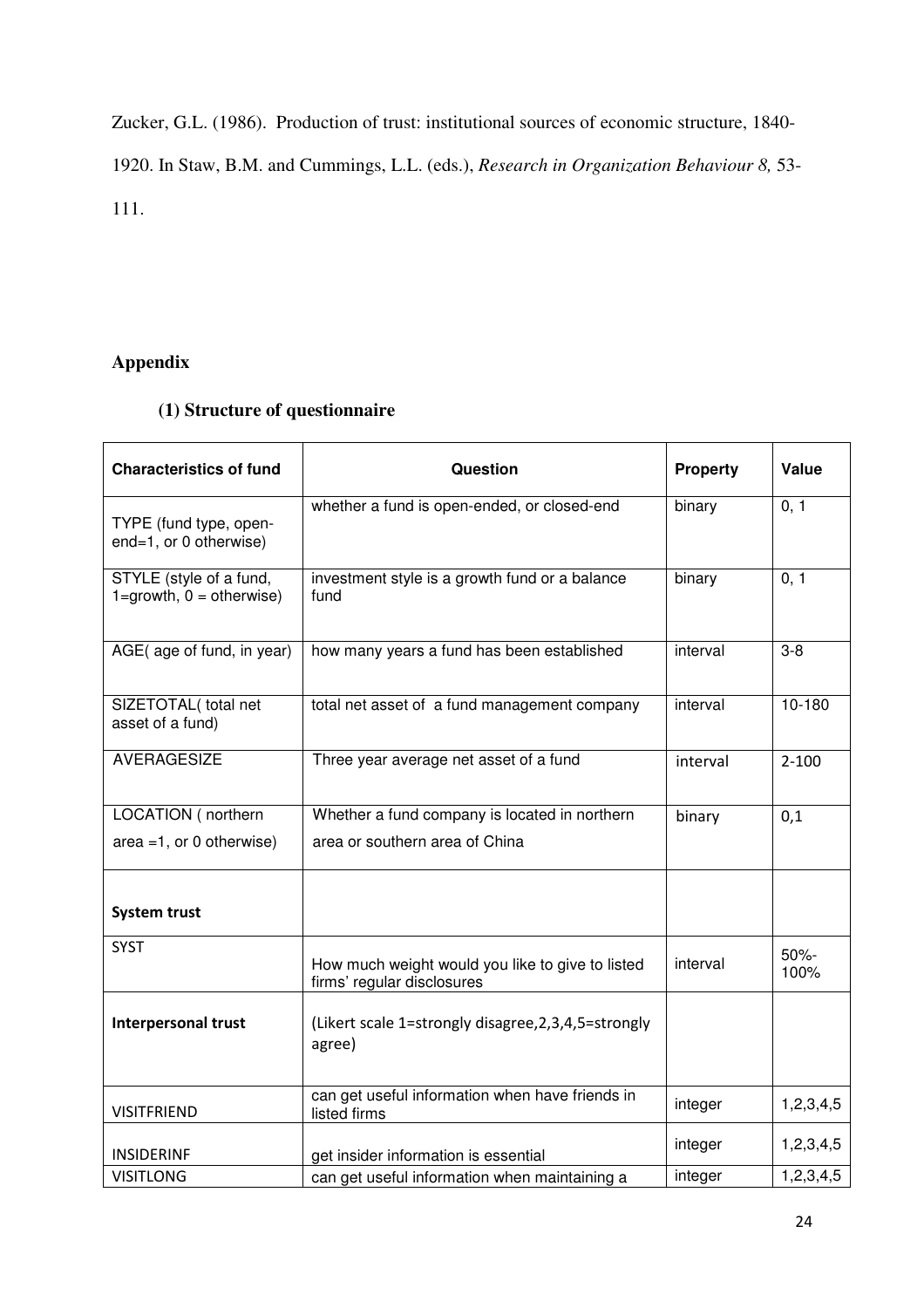|                                         | long relationship with them                                                                 |          |           |
|-----------------------------------------|---------------------------------------------------------------------------------------------|----------|-----------|
|                                         | When bad news comes, is it important to contact                                             | integer  | 1,2,3,4,5 |
| <b>HIGHTRUST</b>                        | firms first then take further action<br>Average score of visitfriends, visitlong, hightrust |          |           |
| <b>INTPLT</b>                           | and insiderinf                                                                              | interval | $1-5$     |
| <b>Organizational trust</b>             |                                                                                             |          |           |
|                                         | (Likert scale 1=strongly disagree, 2, 3, 4, 5 = strongly                                    |          |           |
|                                         | agree)                                                                                      |          |           |
| <b>OWNERSHIP</b>                        | ownership of a listed firm is essential                                                     | integer  | 1,2,3,4,5 |
| PROFESSIONAL                            | professional standards of a listed firm is essential                                        | integer  | 1,2,3,4,5 |
| <b>REPUTATION</b>                       | reputation of a listed firm is essential                                                    | integer  | 1,2,3,4,5 |
| <b>OPENNESS</b>                         | openness of a listed firm is essential                                                      | integer  | 1,2,3,4,5 |
| LEADERSHIP                              | leadership of a listed firm is essential                                                    | integer  | 1,2,3,4,5 |
| <b>INST</b>                             | average score of ownership, professional,                                                   | interval | $1 - 5$   |
|                                         | reputation, openness and leadership                                                         |          |           |
| <b>Interaction</b>                      |                                                                                             |          |           |
| TIMETOTAL (times of<br>total visiting)  | how many times visit listed firms per year                                                  | interval | $0 - 100$ |
| VISITSMALL(1= yes, or 0<br>otherwise)   | whether go to small listed firms more than go to<br>large listed firms                      | binary   | 0,1       |
| SOCIALIZEFIRM(1=yes, or<br>0 otherwise) | whether socialize with firms                                                                | binary   | 0,1       |
| <b>Characteristics of fund</b>          |                                                                                             |          |           |
| managers                                |                                                                                             |          |           |
| <b>GENDER</b>                           | male or female                                                                              | binary   | 0,1       |
| <b>MNRAGE</b>                           | Age of fund manager                                                                         | interval | $25 - 45$ |

# **(2) Regression results of predicted signs vs. actual signs**

| Risk-adjusted portfolio                             | Absolute return of                                                                      | Timing |
|-----------------------------------------------------|-----------------------------------------------------------------------------------------|--------|
| <b>performance</b> (predicted)<br>sign/actual sign) | portfolio performance<br>I(predicted sign/actual sign) $ $ (predicted sign/actual sign) |        |
|                                                     |                                                                                         |        |